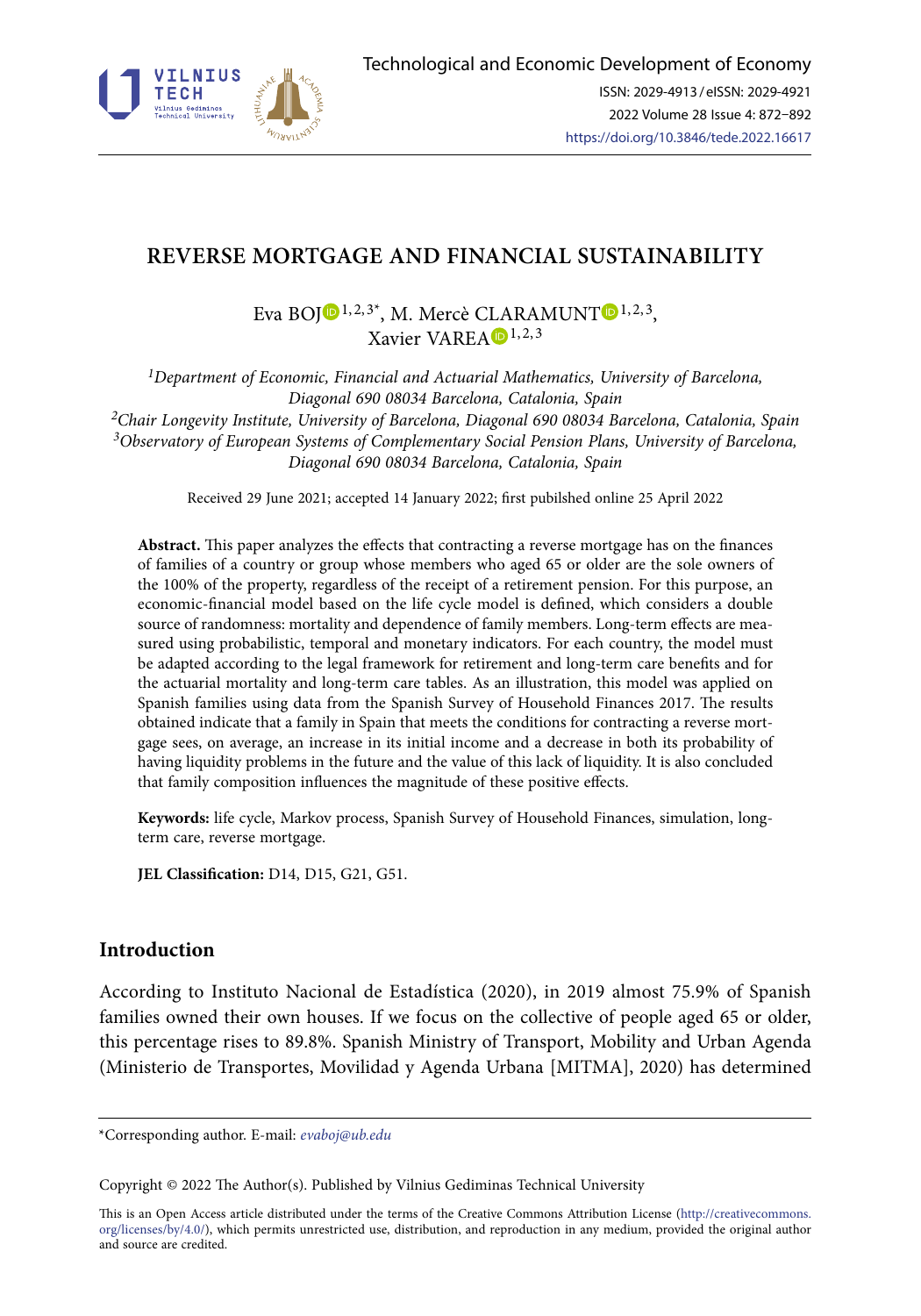the mean assessed value of homes over five years old for Spain to be of  $\epsilon$ 1,644.8 per m<sup>2</sup>. These figures highlight the importance of housing as an asset in Spanish families' finances.

Today, the scarce liquidity assigned to our habitual residence has long ceased to be a dogma, especially after retirement. The market offers different products that allow us to obtain an income using our habitual residence as guarantee. These include Reverse Mortgage (RM) and Life Annuities. Several differences can be found between both products, the main one being that Life Annuities imply the immediate loss of ownership of the dwelling, while with RM this does not happen and, even after the death of the contractor (or the last beneficiary), the inheritors have the option to drop the debt and keep the ownership of the dwelling. This characteristic can contribute to make RMs more appealing to a certain collective of clients. However, in Spain, reverse mortgages have very little market penetration. Therefore, in this paper we focus on the contracting of RMs, analyzing its impact on Spanish family economies as a supplement, for example, to the retirement pension.

A Reverse Mortgage can be defined as a mortgage loan or credit from which the owner of the dwelling draws down sums of money on a regular basis until reaching the maximum amount determined by a percentage of the dwelling's assessed value at the moment of contracting it. When this percentage is reached, the borrower cannot make any more drawdowns and the debt continues to generate interest. The recovery of drawdowns plus interest by the institution usually takes place upon the death of the mortgage debtor (or the last beneficiary) through debt cancelation by the heirs or foreclosure of the mortgage by the credit entity. This definition is valid in general; however, since each country has its own regulations and due to the specific characteristics of the financial market, RMs will have differential elements that in practice can help explain the different implementation of this product.

The peculiarities of the United States, Australia and Japan, to name three non-European markets where this product has been implemented, can be found in Huan and Mahoney (2002), Chatterjee (2016), and Davidoff et al. (2017); Ong (2008) and Whait et al. (2019); and Mitchell and Piggott (2004), respectively.

In the academic literature, RMs have been studied from several points of view. Costa-Font and González (2007), through telephone surveys, concluded that the main reasons to contract an RM in Spain would be raising life standards or helping relatives, and that a deep-rooted culture in favor of bequests exists. In Italy, Fornero et al. (2016) focused on the determinants of interest in RM and found that the main predictors of higher interest in RM are risk aversion and negative expectations about living standards after retirement. Likewise, in Australia, Whait et al. (2019) highlighted the extraordinary negative vision that people have about RMs, which is reinforced by high interest rates and expenses. Instead, the bequest motive is not a definitive argument against RM.

Other reasons are related with supply. RMs are a risk product for suppliers. Loss of house value, longevity risk, and reputational risk are, in this order, the main risks for the provider (Al-Umaray et al., 2017). Longevity risk (Barrieu et al., 2012), derived from the fact that the person lives longer than expected, can be mitigated through the use of dynamic mortality tables and transferred by means of securitization (Wang et al., 2008; Yang, 2011). Reputational risk, also highlighted by Megyeri (2018), is considered as one of the motives explaining the absence of equity release products in UK. One of the main tools to reduce reputational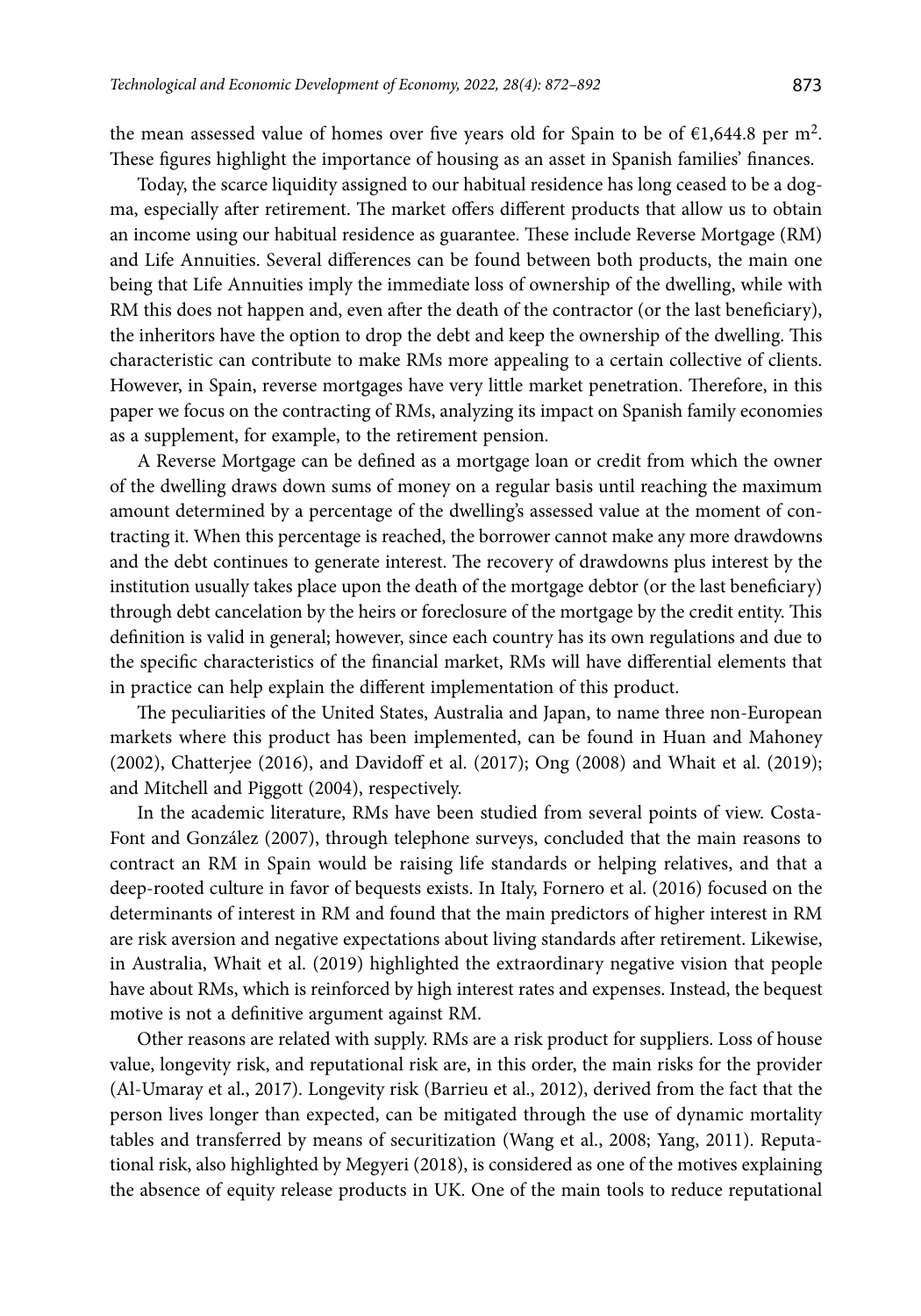risk is the correct design of the product and accurate advice for clients, so that any one person (as well as his/her relatives) acquiring the products comprehend and are aware of its characteristics and limitations. To facilitate this last aspect, providers usually restrict the product offer to certain personal and/or familiar profiles.

Another aspect that has been extensively studied in the literature is the No Negative Equity Guarantee (NNEG) clause (see, among others, Li et al., 2010; de la Fuente Merencio et al., 2018; Dowd et al., 2019; Sharma et al., 2020). This clause guarantees that the owner and/or his/her heirs will cancel the total debt with the delivery of the property (known in Spain as *dación en pago*, or dation in payment). Depending on the market, its implementation is different so that, in the more developed ones, NNEG is included in most RMs that are issued. According to Simón (2016), in the American market, more than 95% of RMs issued by the Federal Housing Administration (FHA) through the Home Equity Conversion Mortgage (HECM) program, include the NNEG clause and are insured by the Federal Government with premiums financed with the RM provisions (Mortgage Insurance Premium, MIP). In the English market, this public insurance does not exist, and a large part of the entities offering RMs assume the risk of a drop in the value of the property; thus, for example, in order to be part of the Equity Release Council, they must include NNEG in their products, among other requirements (Equity Release Council, 2018).

Spanish Law 41/2007, of December 7 2007, on the regulation of reverse mortgages and dependency insurance, which establishes certain tax regulations and amends Law 2/1981, of March 25 1981, on the Regulation of the Mortgage Market and other mortgage and financial system regulations, (Ministerio de la Presidencia, Relaciones con las Cortes y Memoria Democrática, 2007) adds a series of requirements that provide certain tax advantages to the product, which, in practice, have become the usual standard in the market. Three of these requirements are highlighted below:

– It must be the owner's habitual residence.

- The applicant and the beneficiaries designated by him/her must be persons aged 65 years or older, or affected by dependency, or persons with a recognized degree of disability equal or higher than 33%.
- The mortgaged property must be appraised and insured against damages in accordance with the terms and requirements set forth in articles 7 and 8 of Law 41/2007.

In Spain, credit institutions, financial credit establishments and insurance companies authorized to operate in Spain may be mortgagees of an RM. An RM can be issued by a natural person or by legal entities other than those previously mentioned but, in such a case, the RM will not be governed by Law 41/2007 and therefore will not have tax benefits or tariff reductions.

The figures of the mortgagor and beneficiaries are defined in the Law 41/2007 and by the Banco de España (2017) but generate legal controversy (García, 2015; Simón, 2016, 2018). The variety of families and the reputational and legal risks to which creditors are subject mean that the offer is limited to certain family, ownership and cohabitation structures that minimize or nullify the risks.

Spanish legislation does not include NNEG, although, when the loan is extinguished and the heirs decide not to reimburse the overdue debts with interest, the creditor may only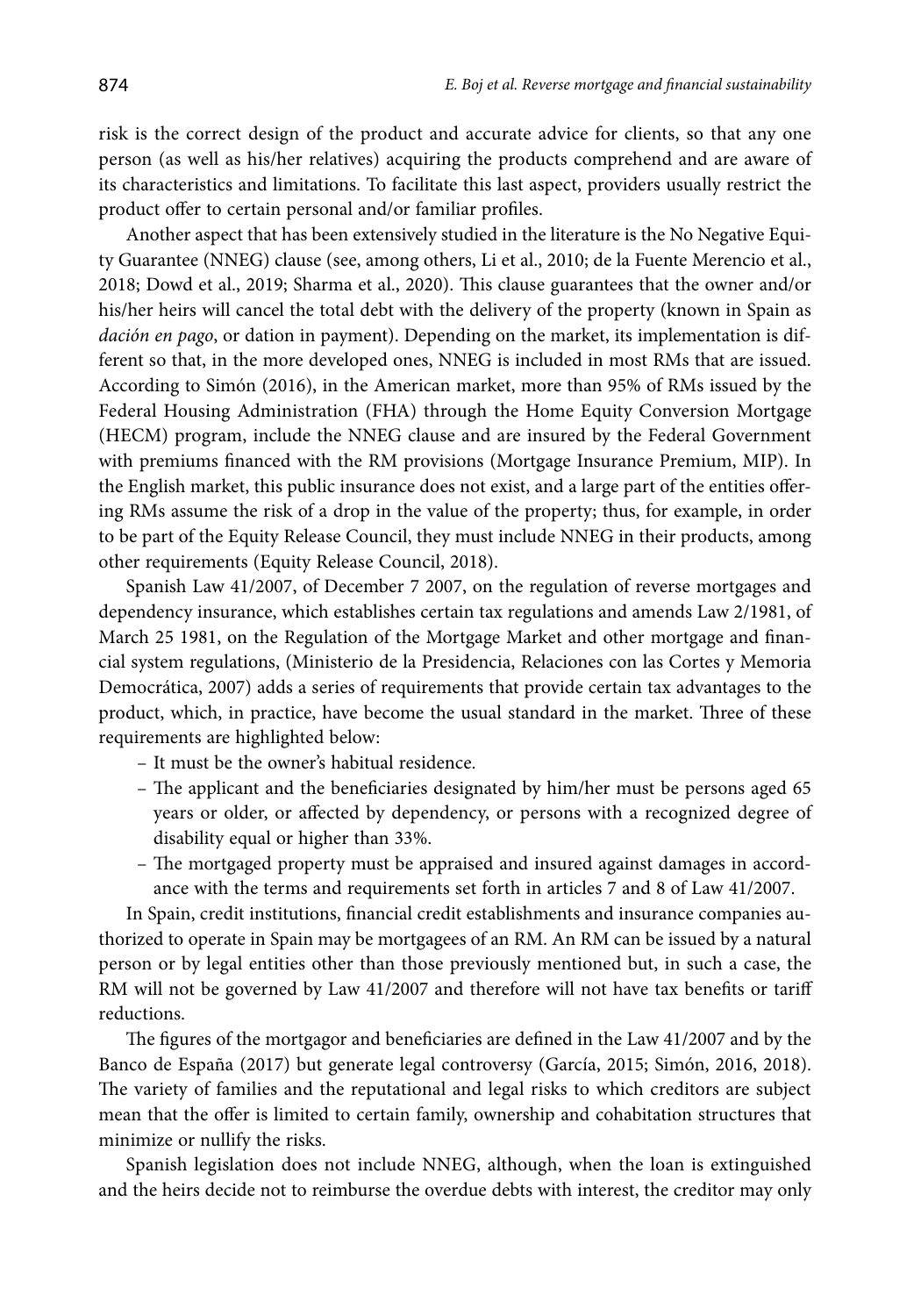recover as far as the assets of the inheritance reach (Ley 41/2007, Spain). Thus, there is a de facto "dation in payment of the inheritance", which together with the high cost derived from the reputational risk, leads us to believe that RMs marketed in Spain will include this clause.

The aim of this paper is to contrast the usefulness of contracting an RM to improve a family's financial situation by quantifying its effect through a series of impact indexes. All this is done by including the increase in expenses (net of public system benefits) derived from a possible dependency of the different members.

The main contributions of this work are threefold:

- 1. Definition of a theoretical model on the effects that contracting an RM has on the finances of families of a country or a specific group, whose members who aged 65 or older are the sole owners of the 100% of the property, regardless of the receipt of a retirement pension.
- 2. Model adaptation according to the Spanish legal framework for retirement and longterm care benefits and for the Spanish actuarial mortality and long-term care tables and quantification of the impact of contracting an RM on the finances of Spanish families over time.
- 3. Differentiated analysis of the impact of taking out RMs by family profile. This is the first study in which the effect of the RM on the finances of Spanish families has been quantified.

In what follows, the paper is structured in four sections, the bibliography and two appendices. Section 1 details the economic and financial characteristics of the model applied in this paper. Section 2 indicates the data sources used in relation to the costs of dependency and the economic and demographic data of the families within the Spanish population covered by this study. This section also develops the methodology applied, which mainly refers to the actuarial calculations and the modelling of dependency and mortality of individuals through stochastic simulation. Section 3 summarizes the results of the study which are discussed in Section 4.

### **1. Model**

This section defines an economic-financial model to determine the impact of RMs on the finances of families that comply not only with legal conditions but also with all those determined by supply in the financial and insurance markets. These market conditions are necessary for bidders to be able to control the high reputational risk derived from these operations. Spanish Law 41/2007 defines two groups that can be applicants for, and beneficiaries of, an RM: on the one hand, people aged 65 or over and, on the other, those who are dependent or who have a recognized degree of disability equal to or greater than 33%. In this paper, we will focus our analysis on the first group, since our objective is to analyze the usefulness of RMs to compensate for the loss of income or increase in expenses derived from age.

We consider that there are two feasible family profiles for taking out an RM:

– Profile 1. Families are made up of a single member aged 65 or older, who owns 100% of the property that is his/her primary residence.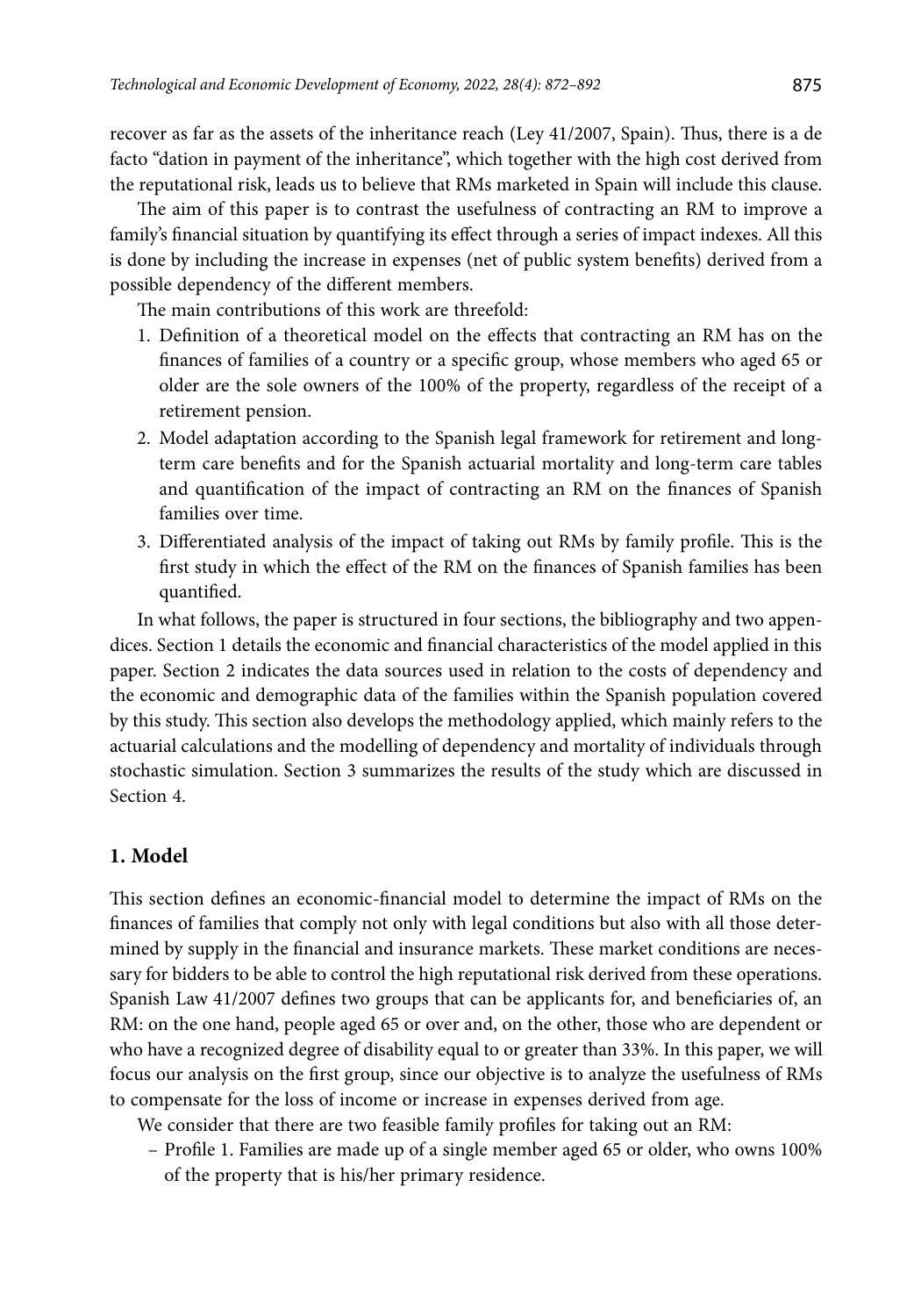– Profile 2. Families are made up of two or more members aged 65 or older, at least two of whom own 100% of the property and are mutual heirs. If any of the members are not owners, we assumed that they will be included as beneficiaries in the mortgage.

In both cases, the property may also be lived in by persons under 30 years old, who will be emancipated and will cease to live in the property when they reach that age. The issuance of the RM is subject to informing these persons of this fact and that they agree to stop living in the property in the event of the death of the contracting and beneficiary persons.

These two-family profiles will be the focus of our study.

The model we propose in this paper, which is based on the life-cycle model (e.g. Kuhn et al., 2014, 2015), uses as main variable the net balance of a family in each period (income minus expenses) until its extinction, symbolized by  $S(t)$ ,  $t = 0, 1, \ldots$  Boj et al. (2020) also use a similar model but focused on the effects of hiring private long-term care insurance.

We assume that, if in one period income exceeds expenditures, this surplus is not incorporated into the family's wealth, but is used to finance future expenditures. The balance of a period is then defined in Eq. (1):

$$
S(t + 1) = INC(t + 1) + RMD(t + 1) - OEXP(t + 1) -
$$
  
EXEXP(t + 1) + S(t) + , t = 0, 1, ..., (1)

where *INC* is income, *RMD* is net income to be received from RM, *OEXP* is ordinary expenses (i.e., not derived from dependency), *EXEXP* is extraordinary expenses (derived from dependency), and  $S(t)$  + = max( $S(t)$ , 0) is the balance for period *t* if positive, considering that  $S(0) = INC(0) + RMD(0) - OEXP(0) - EXEXP(0)$ . We analyze separately the self-financing produced by incorporating the positive annual balances for the following period from that of the negative annual balances, which we accumulate in another variable (as it is explained at the end of this section).

A number of additional working hypotheses are made on the temporal evolution of family composition, the structure of family income and the temporal evolution of ordinary and extraordinary expenses. These hypotheses are explained in detail in Boj et al. (2020) and are summarized below:

- The initial members of a family remain in the family until their death and no new additions occur. On the other hand, the average age of emancipation is set at 30 years (Eurostat, 2018) so that children initially older than 15 years (minors are excluded from the study) remain in the family unit until they reach that age.
- A distinction has been made between income derived from work and retirement pensions, which is calculated by adding the constant income corresponding to each family member, and the rest of the income which is not affected by changes in the family structure. The first group of income is not altered until a member of the household retires (when he or she starts receiving the retirement pension), dies (with the possible start of the widow's pension) or becomes dependent (which implies the loss of income from work).
- Ordinary expenses include a fixed part and another part that changes linearly with the number of family members.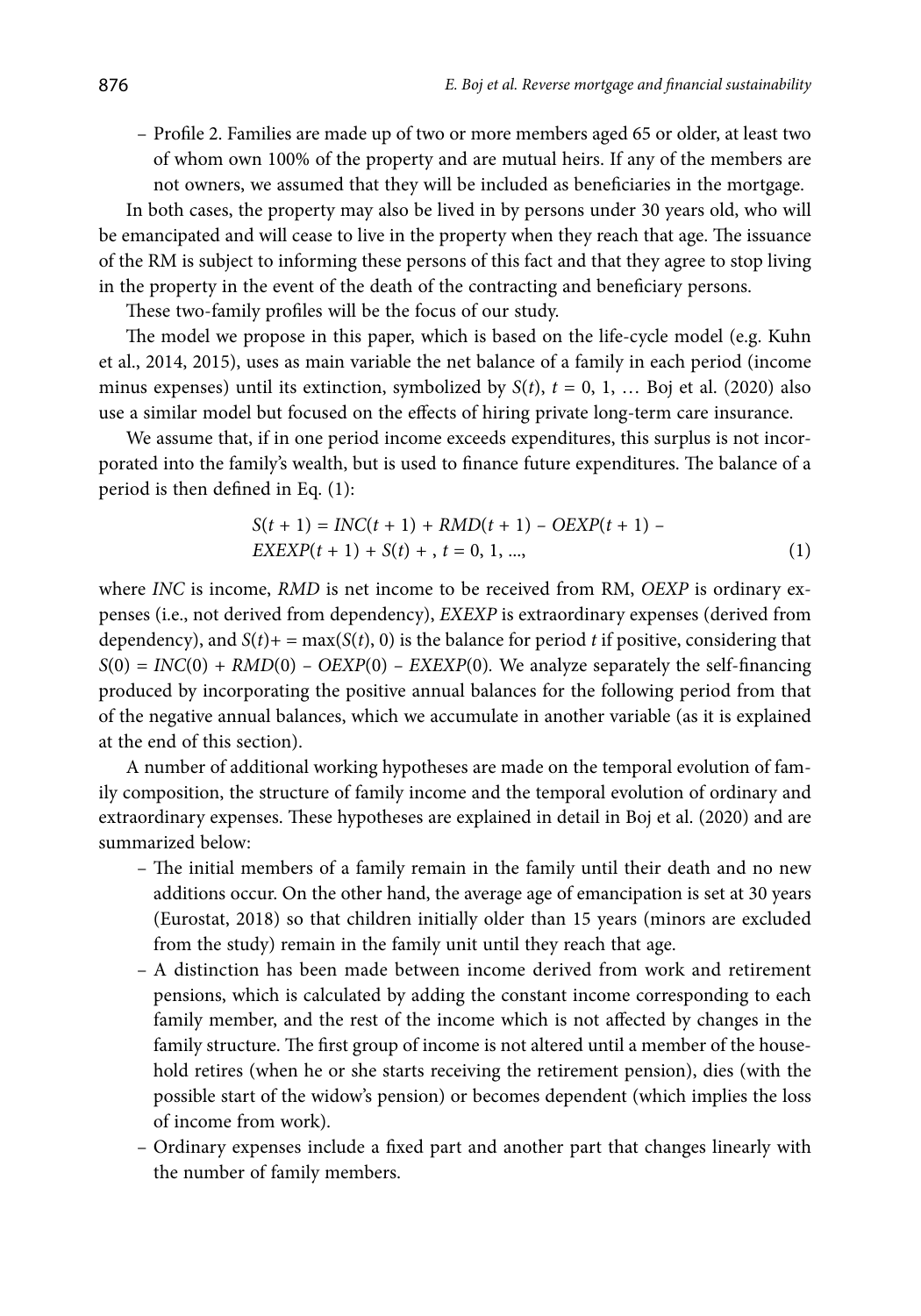– The benefits of the public system have been considered in the calculation of the extraordinary expenses derived from dependency (Ministerio de la Presidencia, Relaciones con las Cortes y Memoria Democrática, 2006).

Our model includes the random phenomena of death of individuals and their becoming dependent.

For statistical reasons and lack of data, only one level of dependence has been considered, the most severe and irreversible. Thus, the year of death of each person is random as well as their entry into dependency (they may never become dependent and if they do, they may do so at different ages). Dependency is modeled as a three-state stochastic model: autonomous, dependent and deceased. The probabilities of transition between states are obtained from mortality and dependency tables and are based on age reached, sex and year of birth. Using these probabilities, we were able to simulate the future evolution of the states of each member of the family from the beginning, when all members are alive and autonomous, to the extinction of the family, which occurs when all the members that are not emancipated have died. In the intervening periods, some members will perhaps continue to be autonomous, while others will be dependent or will have died. This double source of randomness configures the balance sheet as a stochastic process (defined by Eq. (1)).

A simple indicator of the initial effect of contracting an RM, which we will refer to as Income Indicator (*II*) from now on, is defined as the percentage that the periodic incomes to be received from RM represents with respect to the family's income at the time it is contracted,

$$
II = \frac{RMD(0)}{INC(0)} 100.
$$
 (2)

*II* is a static measure, which gives a snapshot of the effects of RM at the beginning, but not of the overall effects over time. In this paper we calculated three additional indicators that, although of a different nature, have the common objective of quantifying the long-term effect that contracting an RM by a family will have on its finances and, therefore, on its financial sustainability.

The first foreseeable effect of RM is given by the decrease in the likelihood that *S* will turn negative at some point in time (and therefore there will be lack of liquidity). The random variable (r.v.) "number of years of liquidity" (before a first period of illiquidity), symbolized as *YL*, takes values from 0 to *FE*, *FE* being the number of years until the extinction of the family. If a family never has liquidity problems, *YL* will take its maximum value (*FE*).

Equation (3) shows the expression of the probabilistic indicator (*PI*):

$$
PI = \frac{P(YL = FE)^{(with RM)} - P(YL = FE)^{(without RM)}}{1 - P(YL = FE)^{(without RM)}} 100,
$$
\n(3)

*PI* measures the decrease in the probability of illiquidity resulting from RM (in percent).

A second effect of RM is a delay in the onset of illiquidity problems, if they occur. The index can be defined by the effect on the expectation of *YL* and on other statistics such as mode or quantiles at different levels. In this paper, we will consider a first-time index (*TIE*) which quantifies the change (in percent) in the expected value of the number of years of liquidity if the household takes out a RM. *TIE* is calculated as follows: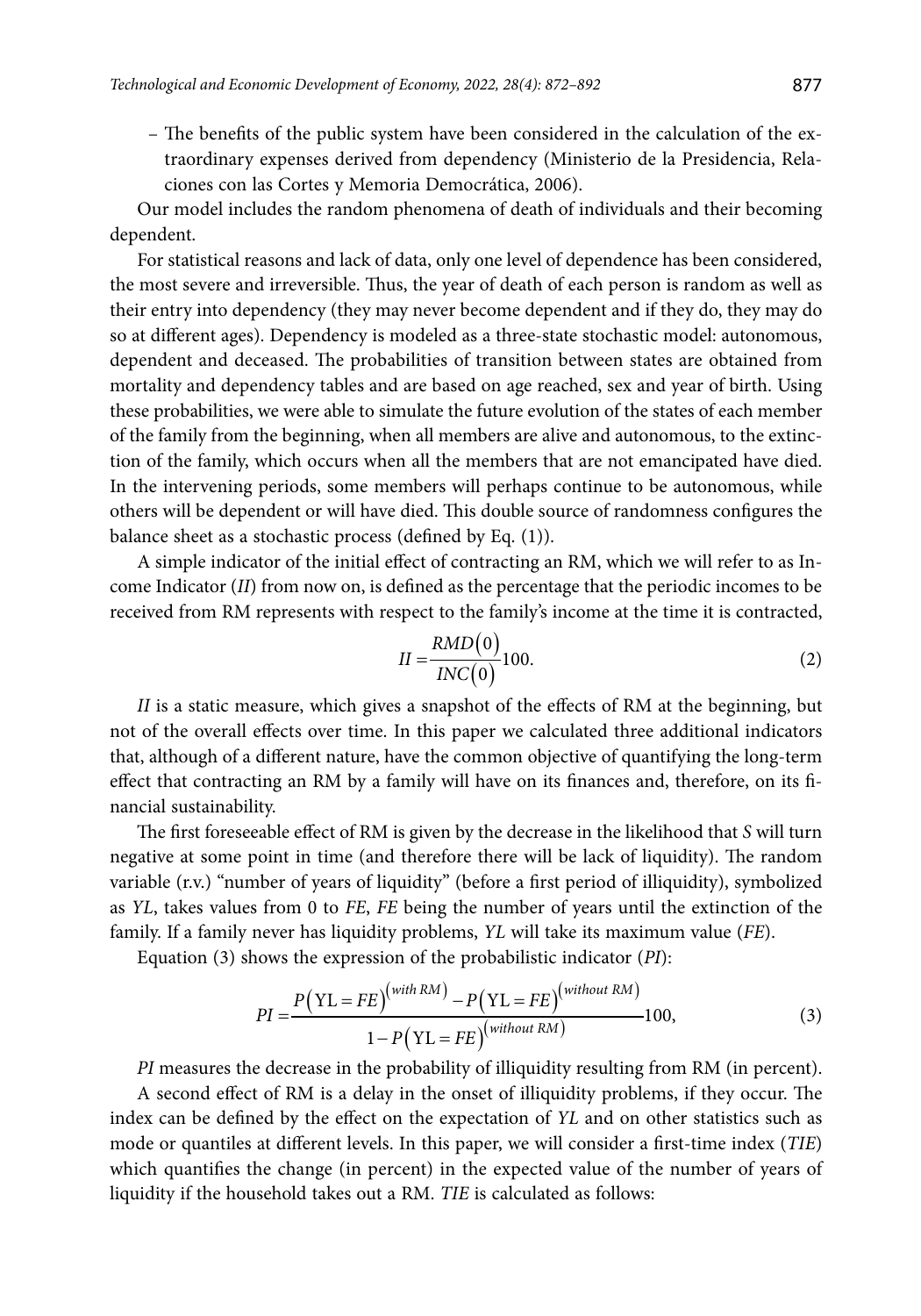$$
TIE = \frac{E(YL)^{(with RM)} - E(YL)^{(without RM)}}{E(YL)^{(without RM)}} 100.
$$
 (4)

We added two-time indexes, symbolized by *TIEQ95* and *TIEQ99*, which measure the same as *TIE* but with respect to the 95% and 99% percentiles, respectively. Its calculation formula is like (4), changing the expectation by the corresponding percentile.

The third effect of contracting an RM will be a reduction in the value of overall liquidity needs that we will quantify through their sum, symbolized by *VLN*. This amount corresponds to a financial valuation at a zero-interest rate consistent with the working hypothesis explained in this section. *VLN* takes a value of zero if the family always has positive balance. The Financial Indicator (*FI*) quantifies the monetary amount of the lack of liquidity problems showing the percentage of reduction in its expected value:

$$
FI = \frac{E(VLN)^{(without RM)} - E(VLN)^{(with RM)}}{E(VLN)^{(without RM)}} 100.
$$
\n(5)

We added two financial indices, symbolized by *FIQ95* and *FIQ99*, which measure the same as *FI* but with respect to the 95% and 99% percentiles, respectively. Their calculation formula is like (5), changing the expectation by the corresponding percentile.

The values of the stochastic process S in each period are calculated by stochastic simulation of the possible trajectories, which allows us to obtain the distribution of the r.v. *YL* and *VLN*.

In this work, we have applied a macroeconomic model that, nevertheless, allows us to use all the data from the families included in this work, which correspond to profiles 1 and 2 described above. We believe that RM is a widespread and massively used product and we worked with a maximum scenario, i.e., we considered that all the families that can contract an RM (profiles 1 and/or 2) do so if the income to be received from the RM is positive.

### **2. Materials and methods**

In this study, the following sources of data have been used: the Spanish Survey of Household Finances 2017 (EFF 2017, for its initials in Spanish) (Banco de España, 2019; Barceló et al., 2020) (most recent version available in Spain); the mean appraised value of real estate (Ministerio de Transportes, Movilidad y Agenda Urbana, 2020); the monthly statistical report of the SAAD (Instituto de Mayores y Servicios Sociales, 2019) dated August 31, 2019; de Prada and Borge dependency costs (de Prada & Borge, 2013), and equations for cost distribution of public services (such as dependency) as provided in the Dependency Act.

In this subsection, we describe the first three sources of data and the details on the calculation of the extraordinary costs derived from dependency, taking into account the benefits of the public system can be found in Boj et al. (2020).

#### **2.1. The Spanish survey of household finances**

EFF, which contains financial information about Spanish families (Microeconomic Studies Division (Banco de España, 2020)), has been used as the basic source for the analysis. Files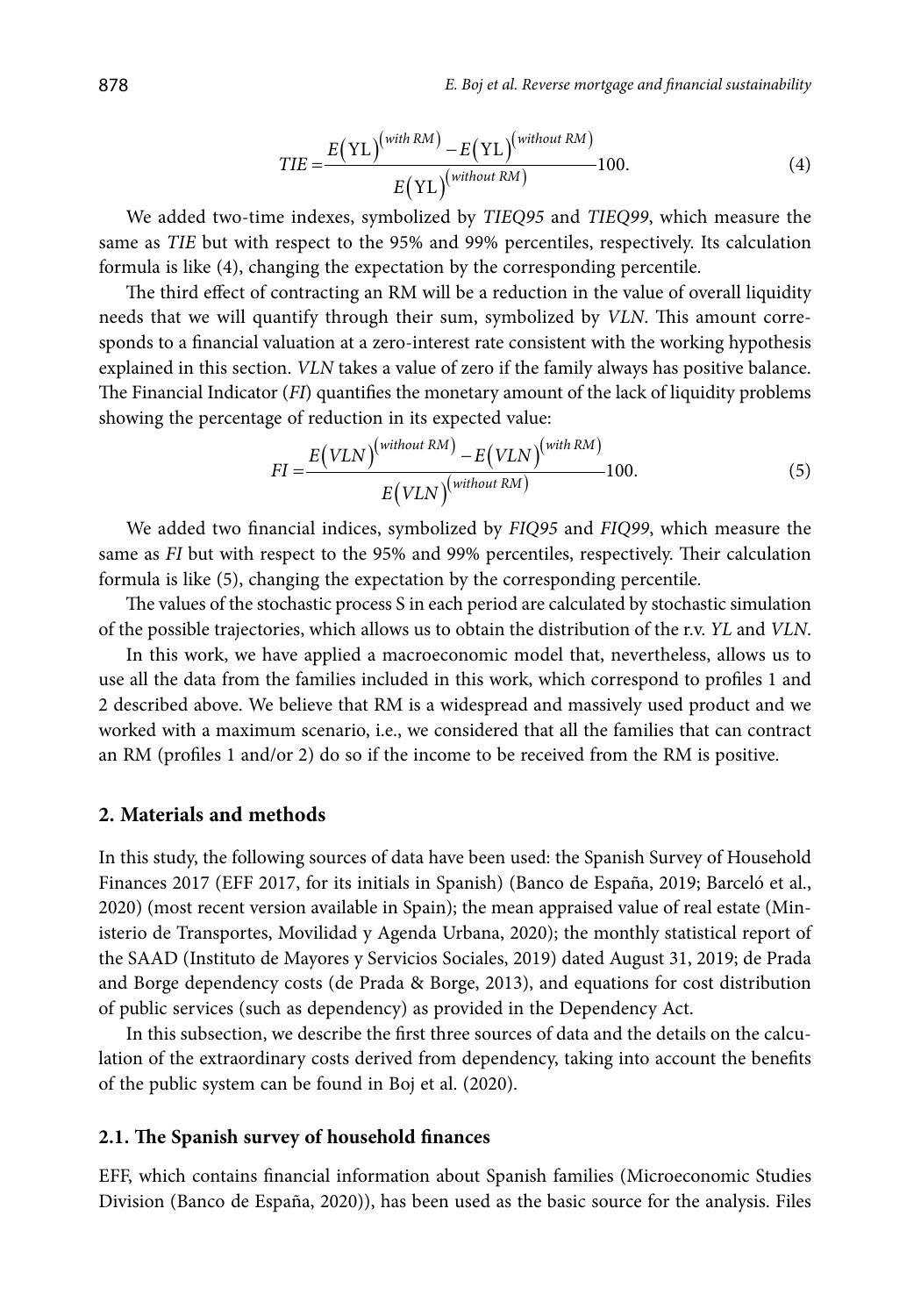databol1.xls, databol2.xls, databol3.xls, databol4.xls, and databol5.xls include processing of missing data from the survey corresponding to unanswered questions or "I don't know" answers. There are several files because the multiple imputation technique has been used, resulting in the five datasets included in these files. In statistical analyses of this study, we consider the inclusion of imputed values, which allows to carry out analyses using complete data methods.

The variable *fancine3* includes the weights assigned to households in the sample. The purpose of this variable is to balance, on the one hand, the probability of the selected household in the sample, given oversampling and geographic stratification and, on the other hand, missing responses. The total number of households in the fourth quarter of 2017 can be estimated by summing the weights included in this variable. It is critical to consider weights when obtaining totals, means, and population participation from EFF data. Nevertheless, some controversy exists regarding when weighting statistical techniques, such as regression or cluster analysis, should be used (Deaton, 1997; Cameron & Trivedi, 2005).

In the first set of imputed data (which has been used as reference) the sum of all weights is 18,536,404 households.

The three-sigma criterion is applied for the treatment of outliers. 397 surveys are eliminated. The result is 6,016 surveys that, considering the *fancine3* variable, represent 18,148,851 households.

In our database, we incorporate only surveys from families with a member over 65 years of age and eliminated those with family members between 30 and 65 years of age, obtaining a total of 1,871 surveys, which in total represent 4,272,326 Spanish families taking into account the *facine3* weight.

We eliminated the families headed by a member under 30 years of age (five surveys) and obtained 1,866 surveys, which represent a total of 4,264,851 Spanish families considering the *facine3* weight.

From this group, we selected only the subset that owns 100% of their home, obtaining 1,635 surveys, which represent a total of 3,516,126 Spanish families considering the *facine3* weight.

From this subset, we selected only the families that could afford an RM, obtaining 1,617 surveys, which represent a total of 3,431,896 Spanish families considering the weight *facine3*. The percentage of families that were eliminated due to this variable is approximately 2%.

This database will be hereinafter referred to as DBRM.

There are 585 surveys in profile 1 and 1,032 in profile 2. Considering the *facine3* weight, of the 3,431,896 Spanish households, 1,826,038 belong to profile 1 and 1,605,858 to profile 2. Extrapolating the sample, we observe that profile 1 contains more households than profile 2, even though the number of surveys is higher in profile 2. This oversampling ensures enough households to be able to study the financial behavior at the upper end of the wealth distribution of the economy accurately. Such an aspect is critical in this type of survey given that the distribution of wealth is very asymmetric and that only a small fraction of the population invests in some types of assets, which is usually more common for households with a high level of wealth.

The characteristics of each family are obtained from the variables included in the EFF (see Appendix 1). As mentioned in the previous section, the initial income of the family unit is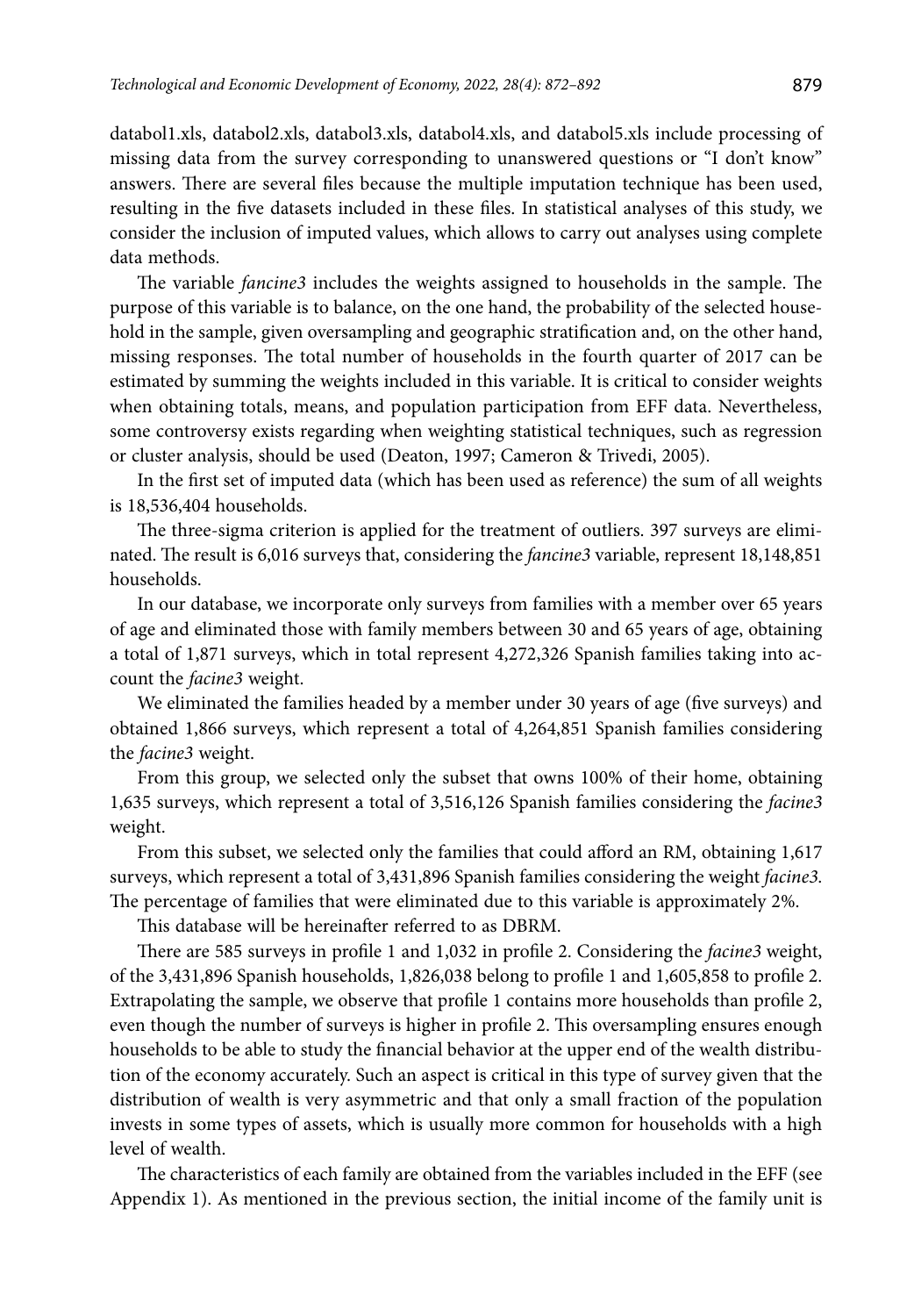obtained from EFF. As to its subsequent evolution, as in Boj et al. (2020), if a family member who had earned income reaches the age of 67 (Ministerio de la Presidencia, Relaciones con las Cortes y Memoria Democrática, 2011), he/she will receive a retirement pension of 78.7% of his/her salary (European Commission, 2018) provided that it doesn't exceed the legal maximum of €37,231.7 a year (Ministerio de Trabajo, Migraciones y Seguridad Social, 2018b). The amount of the widow's/widower's pension is 60% of the deceased's salary or pension (value comprised between 52% and 70%, as set forth in Spanish Royal Decree 900/2018 (Ministerio de Trabajo, Migraciones y Seguridad Social, 2018a) under certain conditions.

### **2.2. Life and dependency tables**

The dependency tables based on the Spanish population were estimated from the PERM/F 2020 generational tables (*Resolución de 17 de diciembre de 2020* (Ministerio de Asuntos Económicos y Transformación Digital, 2020)) and the prevalence or incidence rates of dependency as reported in the monthly statistical report from the SAAD (Instituto de Mayores y Servicios Sociales, 2019) dated August 31, 2019, are included in [Table](#page-8-0) 1. We have chosen to construct these dependency tables because there are no tables for public use, so that each insurance company constructs its own from its internal information.

<span id="page-8-0"></span>Table 1. Prevalence rates in the Spanish population (source: own elaboration from Instituto de Mayores y Servicios Sociales, 2019)

|       | $55-64$ years | $65-79$ years | $+80$ years |
|-------|---------------|---------------|-------------|
| Men   | 0.008825147   | 0.0190927     | 0.0913382   |
| Women | 0.008495301   | 0.0279337     | 0.1830447   |

Using these prevalence rates for all three age groups, we estimated the prevalence rate for each age *x*,  $\hat{\lambda}_x$ , from Eq. (6), which corresponds to a Makeham model (Haberman & Pitacco, 1999):<br> $\hat{\lambda}_x = \alpha + \gamma \cdot e^{\beta \cdot x}$ . (6)

$$
\hat{\lambda}_x = \alpha + \gamma \cdot e^{\beta \cdot x}.\tag{6}
$$

The estimated values of the parameters are included in [Table](#page-8-1) 2.

<span id="page-8-1"></span>Table 2. Parameters of the prevalence rate (source: own elaboration from Instituto de Mayores y Servicios Sociales, 2019)

| Man   | 1.150920e-08 | 0.04764965 | 0.009673332 |
|-------|--------------|------------|-------------|
| Woman | 7.369322e-09 | 0.06078735 | 0.01059000  |

To estimate the transition probabilities necessary for the simulation of family member states, we have relied on the method of converting prevalence rates into transition probabilities introduced by Pitacco and Olivieri (1997), Haberman and Pitacco (1999) and Pitacco (1999). The probabilities of death of dependents have been obtained by applying a surcharge of 10% (within the usual values in the Spanish market) to those of the general population of the PERM/F 2020 generational tables.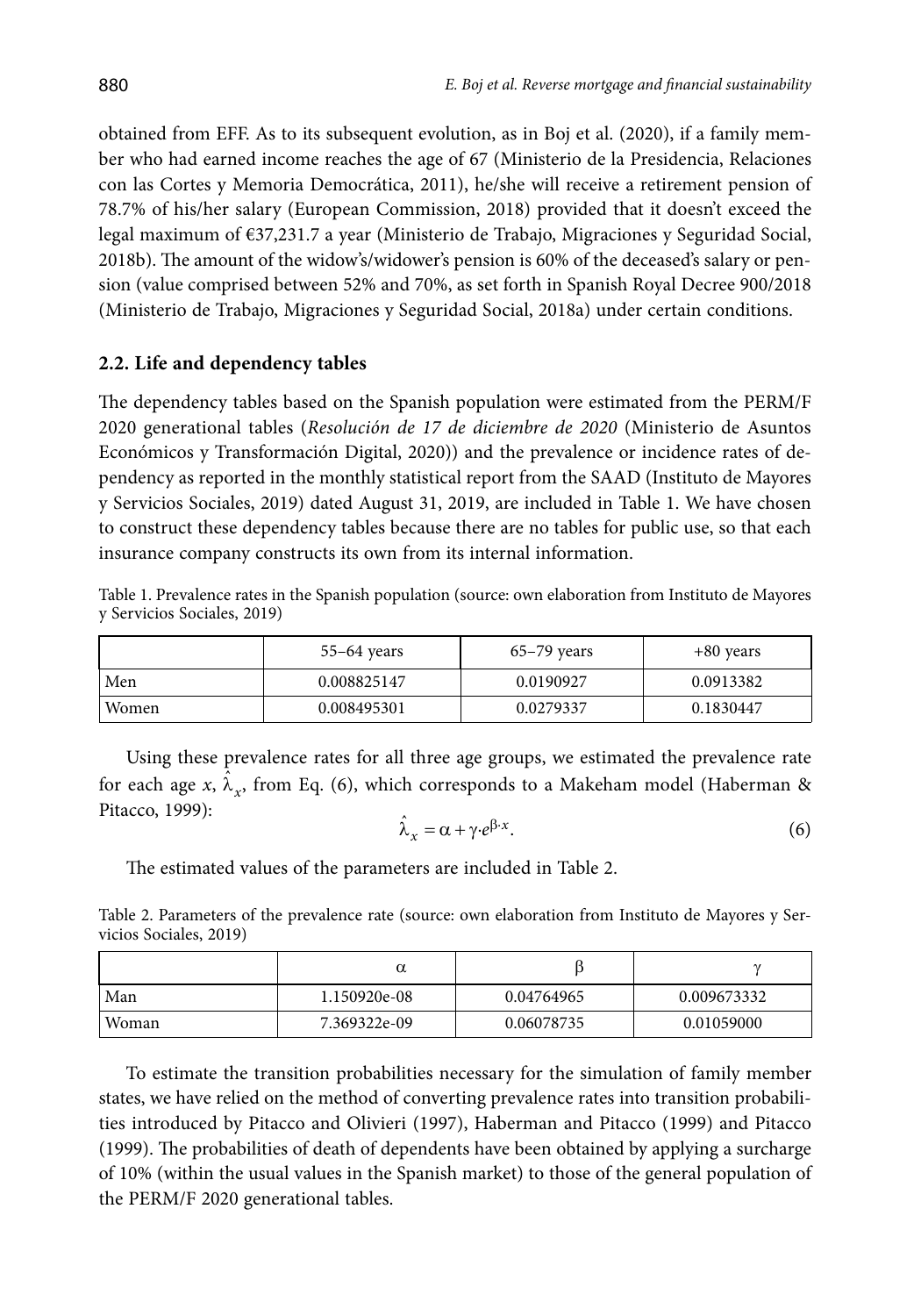#### **2.3. Reverse mortgage**

In this paper, we have considered that the term for making drawdowns is consistent with the expected remaining number of years of life of the mortgage contracting parties/beneficiaries (i.e., the life expectancy of the household, defined as the number of years until the last family member dies).

If the RM was contracted with a single drawdown, this would amount to:

$$
p \cdot AP \cdot (1+i)^{-\exp},\tag{7}
$$

where *AP* is the appraised value of the property on the date of the contract, *p* is loan-to-value, *esp* is the life expectancy of the contractors and beneficiaries, and *i* is the RM rate of interest. We considered a fixed loan-to-value,  $p = 0.6$ , and an interest rate of 6%. The loan-to-value parameter is such that the accumulated debt after *esp* years (expected remaining number of years of life of the mortgage contracting parties/beneficiaries) is just that percentage of the appraised value of the house (see Devesa-Carpio et al., 2012).

Contracting an RM has a series of incorporation expenses. Those charged to the contracting party  $\left(ERM_0\right)$  and that we will assume are also financed with the initial income to be received from the RM are (according to the current usual practice in Spain):

- Independent advisor's fee: 1.25% on the appraised value of the property, with a maximum of  $€6,000$ .
- Arrangement fee: 0.65% of the total amount of the loan.
- Appraisal fee of €350.

Thus,

$$
ERM_{0} = \min(6,000, 0.0125 \cdot AP) + 350 + 0.0065 \cdot 0.6 \cdot AP.
$$

Additionally, we must consider that, if the property subject to RM is already mortgaged, the outstanding debt (*OD*) must also be cancelled against the initial income from RM. Therefore, we obtain an additional restriction for a family to contract an RM: if (7) is greater than  $ERM<sub>0</sub> + OD$ , the annual income to be obtained with the RM has a positive amount and therefore it makes sense to contract it. For families to maintain their income after the term for making drawdowns, RM includes annuity insurance (RMAI). This RMAI is taken out at the time of mortgage origination for a single premium that is financed with the initial drawdown of the mortgage and is deferred from the end of the drawdown period; the amount of the insurance income is consistent with the drawdown of the mortgage and is collected until the extinction of the group of contractors and beneficiaries.

#### **2.4. Methodology**

The methodology includes economic and actuarial models for the various aspects analyzed in the paper. Thus, an adaptation of the life-cycle model is used to model the evolution of the relationship between labor income and consumption.

Regarding actuarial aspects, life expectancies and survival annuities of individuals and groups are computed at the time of taking out the RM in order to calculate the annual income to be received from RM. Using the PERM/F 2020 generational tables and considering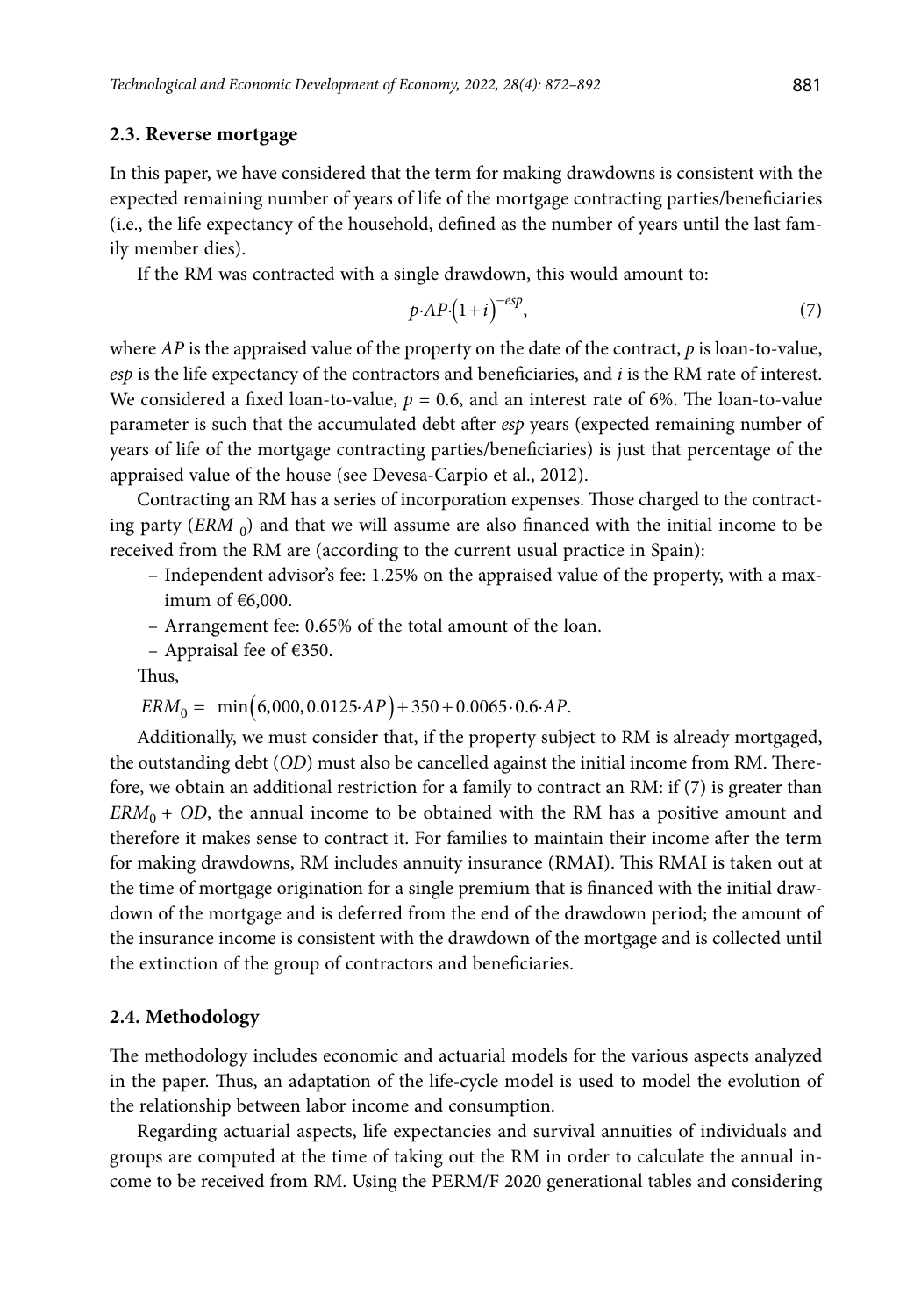the age and sex of the members of each family extracted from the EFF, we can calculate the life expectancy of each person. From these we obtained the joint life expectancy of the family. Survival annuities on one person and on groups of people with two or more members are used to calculate the premium for the life annuity insurance included in the RM. For the actuarial mathematical details on these calculations, see Gerber (1997) and Alegre (2014), among others.

Furthermore, our model takes into account the different states a person may go through until death. For this purpose, individuals' survival/dependency is modeled through a nonhomogeneous Markov process with three states: autonomous, dependent, deceased (see Pitacco & Olivieri, 1997; Haberman & Pitacco, 1999). In our model, the transition probabilities between states vary with attained age and with year of birth, and the dependency state is irreversible. These transition probabilities for the Spanish population are estimated from survival/dependency tables created for this study, as explained in Subsection 3.2. The distribution of the r.v. considered in this work is obtained by applying stochastic simulation techniques. Further details on the application of the model and the simulation process used are included in Appendix 2.

### **3. Results**

In this section, we will first give a short description of the standard house of profiles 1 and 2 and after, in Subsection 4.1 we will describe the statistics of the magnitudes defined in the paper without including RMs: years of liquidity, probability of illiquidity and present value of a family's overall liquidity needs. Then, in Subsection 4.2, the former analysis will include RMs with an initial development of the actuarial technical aspects related with the RMAI premium. Finally, in Subsection 4.3, the values obtained for RM impact indicators are presented.

The standard house in both profiles are quite different. On the one hand, the standard house in profile 1 consists of a widowed woman between 81 and 85 years of age with a life expectancy of 15.2 years, with an annual income of 19,014.82€, a property valued at 145,291.32€ and annual expenses of 8,378.69€. And, on the other hand, the standard house in profile 2 consists of a married couple with a life expectancy of 19.51 years, with an annual income of 32,846.12€, a property valued at 182,187.72€ and annual expenses of 13,862.08€.

#### **3.1. Without reverse mortgages**

This subsection provides the results of the model if households do not purchase RM (i.e.,  $RMD = 0$ ). We will perform, for each family in the DBRM, a total of simulations equal to 10% of the households that the family represents in the survey, and then carry out a joint treatment using, for each family unit, the first set of imputed data. At the end of this process, we will obtain the simulated values of the r.v. in which we are interested.

The probability of lack of liquidity, i.e., the probability that the r.v. *YL* will take a value lower than *FE*, will indicate whether a household will have liquidity problems considering the dependency [\(Table](#page-11-0) 3).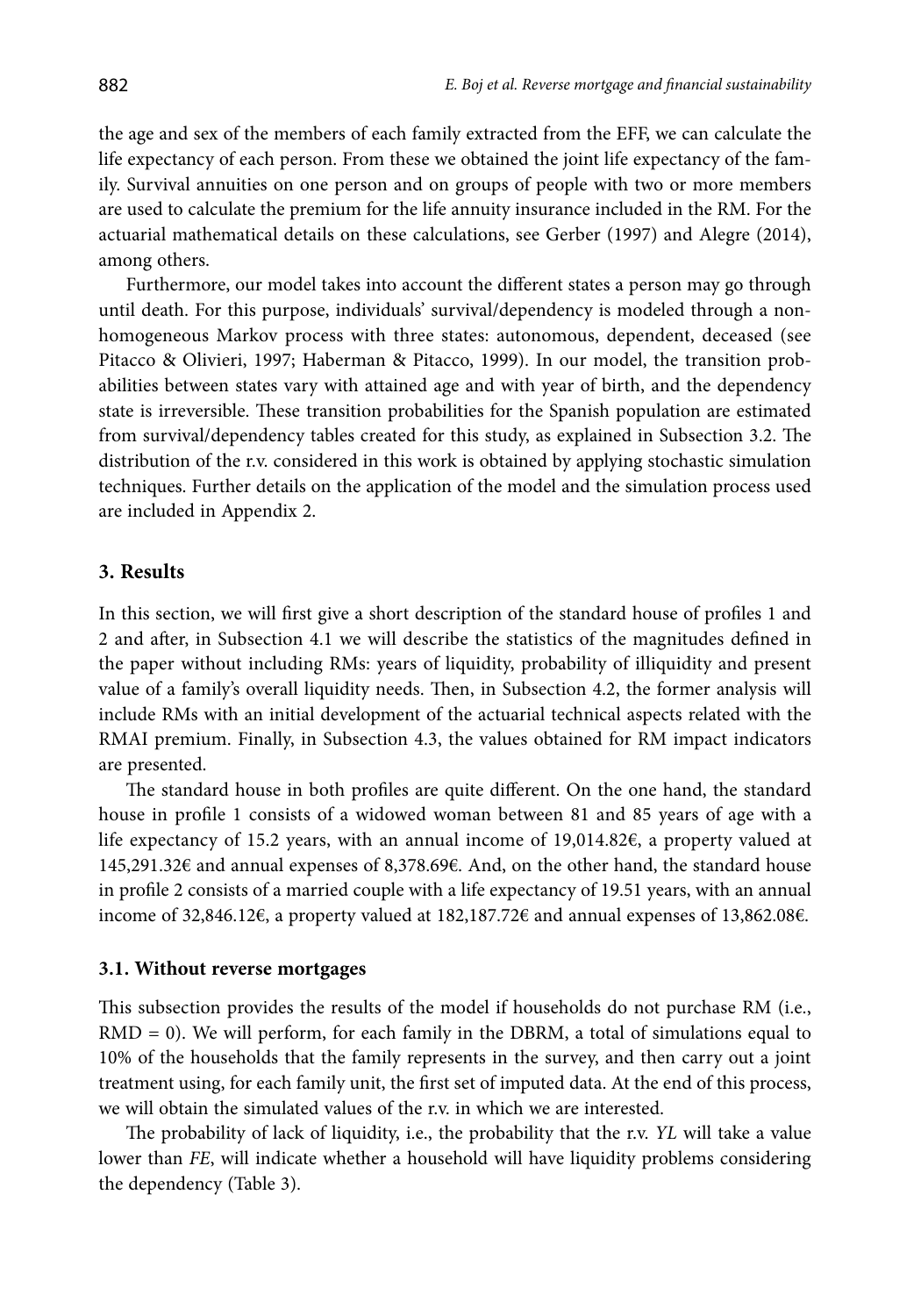| $^{\circ}$ rofile $\cdot$ | Profile $\angle$ | -lobal |
|---------------------------|------------------|--------|
| 5.46%                     | 5.79%            | 5.59%  |

<span id="page-11-0"></span>Table 3. Lack of liquidity for a family. Probability (%) without RM (source: own elaboration)

There are no significant differences between the probabilities of lack of liquidity for the families of the two profiles analyzed (see [Table 3](#page-11-0)).

Lastly, [Table](#page-11-1) 4, describes statistics of *YL* and *VLN* resulting from the simulation process for both profiles and for all families.

|                | YL (Years) |           | $VLN$ ( $\epsilon$ ) |            |            |            |
|----------------|------------|-----------|----------------------|------------|------------|------------|
|                | Profile 1  | Profile 2 | Global               | Profile 1  | Profile 2  | Global     |
| Mean           | 15.79      | 22.49     | 18.44                | 5,097.97   | 8,689.39   | 6,521.37   |
| SD.            | 10.84      | 10.10     | 11.05                | 33,690.41  | 54,576.39  | 43,229.41  |
| 1% percentile  | $\Omega$   | $\Omega$  | $\Omega$             | 0          | $\theta$   | 0          |
| 5% percentile  |            | 5         |                      | $\Omega$   | $\Omega$   | $\Omega$   |
| 50% percentile | 15         | 23        | 18                   | 0          | $\Omega$   | $\Omega$   |
| 95% percentile | 33         | 37        | 35                   | 4,643.13   | 13,144.05  | 7,005.21   |
| 99% percentile | 40         | 42        | 41                   | 157,320.52 | 279,318.66 | 206,048.18 |

<span id="page-11-1"></span>Table 4. Statistics of *YL* and *VLN* without RM (source: own elaboration)

The families in profile 2 live without liquidity problems, on average, seven years longer than those in profile 1, even though when liquidity problems occur, they are usually of greater overall amount (see [Table 4](#page-11-1)). Additionally, the first positive *VLN* value occupies the 94.53%, 94.20%, 94.40% percentiles in profile 1, profile 2 and overall, respectively.

Although the probabilities of illiquidity of households in the two profiles are similar, the composition of households does influence the evolution of liquidity needs. The main reason for this difference may be that in profile 1 households there is only one source of income and when he/she become dependent, the expenses incurred cannot be fully covered by the income, whereas in profile 2, if one member becomes a dependent, there are 2 or more sources of income to cover the expenses incurred.

#### **3.2. With reverse mortgages**

Assuming, for simplicity, that the surcharges for internal and external management fees of the annuity are zero, Eq. (8) allows us to calculate the amount, *C* Euros, of the constant periodic withdrawals:

$$
ERM_{0} + OD + C \cdot \ddot{a}_{\overline{esp+1|i}} + C \cdot \Pi = p \cdot AP \cdot (1+i)^{-esp},
$$
\n(8)

being

$$
\ddot{a}_{\overline{esp+1|i}} = \sum_{t=0}^{esp} (1+i)^{-t}.
$$
 (9)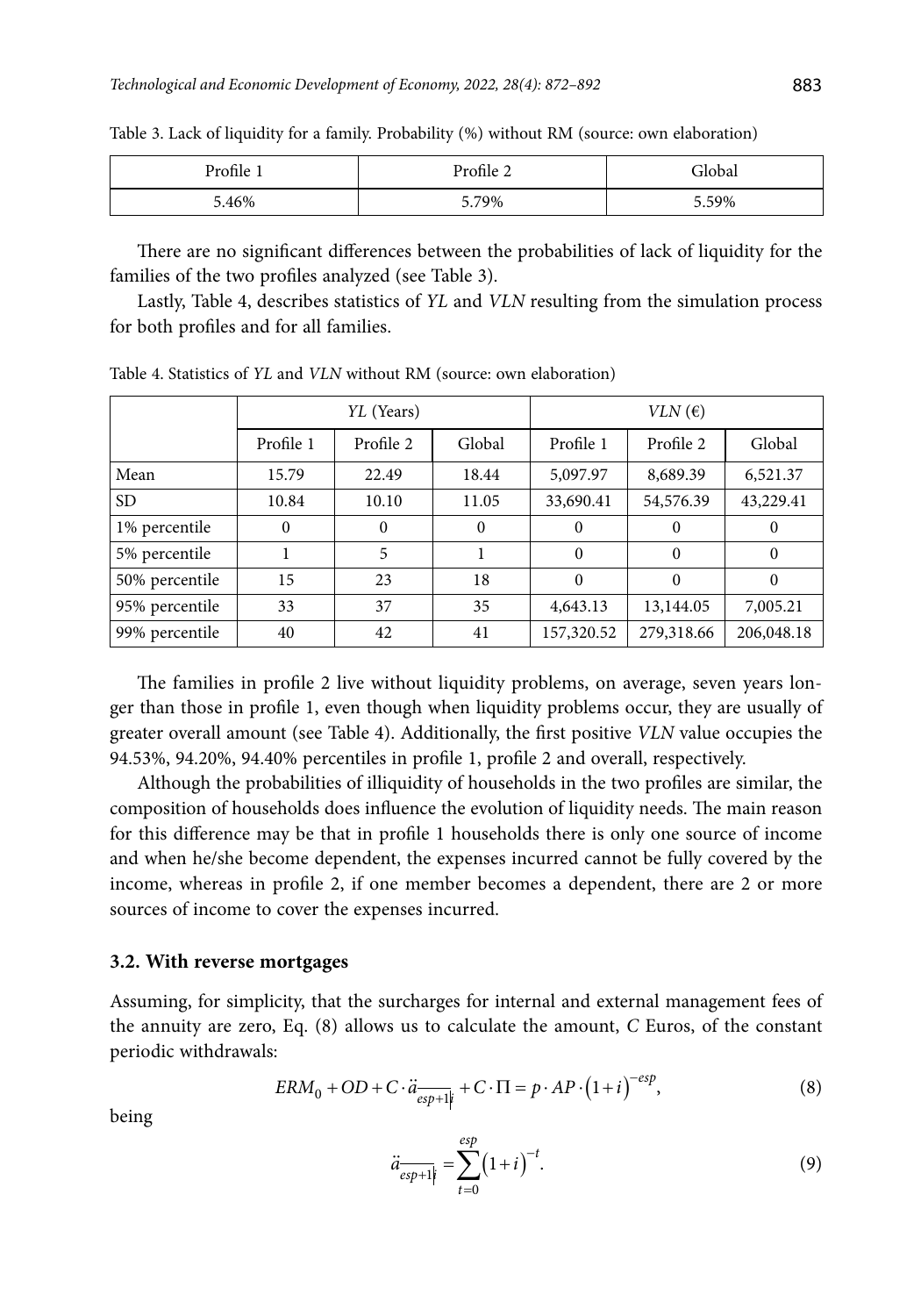In  $(8)$ ,  $\Pi$  is the single premium in Euros corresponding to a unitary annuity due, deferred *esp*, which starts to be collected if any of the household members is still alive after *esp* years and for life as long as the family is not extinguished.

If RM has only one debtor and no additional beneficiaries,

$$
\Pi = \sum_{e \le p} a_x = \sum_{t = e \le p+1}^{w-x} t p_{x, g1} (1+I)^{-t},
$$

where *w* is the last age at which a person can be alive following a life table and  $t p_{x, \sigma 1}$  is the probability that a person *x* years old from generation *g*1 is alive *t* years after.

If there are two persons between contractors and beneficiaries:

$$
\Pi = \frac{e^{t}}{e^{t}} \int_{-\infty}^{\infty} a_{x} + \frac{e^{t}}{e^{t}} \int_{-\infty}^{\infty} a_{y} \cdot \frac{1}{e^{t}} \int_{-\infty}^{\infty} a_{x} \cdot \frac{1}{e^{t}} \int_{-\infty}^{\infty} a_{x} \cdot \frac{1}{e^{t}} \cdot \frac{1}{e^{t}} \cdot \frac{1}{e^{t}} \cdot \frac{1}{e^{t}} \cdot \frac{1}{e^{t}} \cdot \frac{1}{e^{t}} \cdot \frac{1}{e^{t}} \cdot \frac{1}{e^{t}} \cdot \frac{1}{e^{t}} \cdot \frac{1}{e^{t}} \cdot \frac{1}{e^{t}} \cdot \frac{1}{e^{t}} \cdot \frac{1}{e^{t}} \cdot \frac{1}{e^{t}} \cdot \frac{1}{e^{t}} \cdot \frac{1}{e^{t}} \cdot \frac{1}{e^{t}} \cdot \frac{1}{e^{t}} \cdot \frac{1}{e^{t}} \cdot \frac{1}{e^{t}} \cdot \frac{1}{e^{t}} \cdot \frac{1}{e^{t}} \cdot \frac{1}{e^{t}} \cdot \frac{1}{e^{t}} \cdot \frac{1}{e^{t}} \cdot \frac{1}{e^{t}} \cdot \frac{1}{e^{t}} \cdot \frac{1}{e^{t}} \cdot \frac{1}{e^{t}} \cdot \frac{1}{e^{t}} \cdot \frac{1}{e^{t}} \cdot \frac{1}{e^{t}} \cdot \frac{1}{e^{t}} \cdot \frac{1}{e^{t}} \cdot \frac{1}{e^{t}} \cdot \frac{1}{e^{t}} \cdot \frac{1}{e^{t}} \cdot \frac{1}{e^{t}} \cdot \frac{1}{e^{t}} \cdot \frac{1}{e^{t}} \cdot \frac{1}{e^{t}} \cdot \frac{1}{e^{t}} \cdot \frac{1}{e^{t}} \cdot \frac{1}{e^{t}} \cdot \frac{1}{e^{t}} \cdot \frac{1}{e^{t}} \cdot \frac{1}{e^{t}} \cdot \frac{1}{e^{t}} \cdot \frac{1}{e^{t}} \cdot \frac{1}{e^{t}} \cdot \frac{1}{e^{t}} \cdot \frac{1}{e^{t}} \cdot \frac{1}{e^{t}} \cdot \frac{1}{e^{t}} \cdot \frac{1}{e^{t}} \cdot \frac{1}{e^{t}} \cdot \frac{1}{e^{t}} \cdot \frac{1}{e^{t}} \cdot \frac{1}{e
$$

being  

$$
\text{being} \sum_{e \le p/2} w - \max(x, y) \sum_{t = e \le p+1} t p_{x, g1} \cdot t p_{y, g2} \cdot (1+I)^{-t}.
$$

If there are three persons between contractors and beneficiaries:

$$
\Pi = \frac{e^{t}}{e^{t}} \left( \frac{a_{x}}{a_{y}} + \frac{a_{y}}{e^{t}} \right) \left( \frac{a_{y}}{a_{y}} - \frac{a_{z}}{e^{t}} \right) \left( \frac{a_{xy}}{a_{y}} - \frac{a_{z}}{e^{t}} \right) \left( \frac{a_{yz}}{a_{y}} + \frac{a_{z}}{e^{t}} \right) \left( \frac{a_{yz}}{a_{y}} \right).
$$

being  

$$
\text{using} \sum_{\text{esp}/a_{xyz}} = \sum_{t=\text{esp}+1}^{w-\text{max}(x,y,z)} t p_{x,g1} \cdot t p_{y,g2} \cdot t p_{z,g3} \cdot (1+I)^{-t}.
$$

This premium calculation scheme can be easily extended to groups of more than three people (Alegre, 2014).

We emphasize that the actuarial income involved in the estimation of  $\Pi$  is calculated at the technical interest rate of the insurance operation (*I*), which is different from the interest rate of the loan  $(i)$ , applied to financial income  $(9)$ , being  $i > I$ .

As a first result, [Table 5](#page-12-0) presents the descriptive statistics of the annual income to be received from RM.

A family in profile 1 (profile 2) obtains, on average, an additional income from RM of €5,016.16 (€3,786.74) per year (see [Table 5](#page-12-0)). One of the reasons for this difference between the two profiles is that the mean age of the head of household in profile 2 is lower than in profile 1 and therefore the income is expected to have more annuities.

The probability of lack of liquidity of a family taking out an RM is included in [Table](#page-13-0) 6.

| Description  | Profile 1 | Profile 2 | Global    |
|--------------|-----------|-----------|-----------|
| Minimum      | 53.73     | 56.67     | 53.73     |
| Maximum      | 44,212.42 | 31,703.56 | 44,212.42 |
| Median       | 2,932.38  | 2,565.05  | 2,666.86  |
| Mean         | 5,016.16  | 3,786.74  | 4,231.53  |
| <b>SD</b>    | 6,013.09  | 3,833.63  | 4,774.14  |
| 1st Quartile | 1,413.96  | 1,383.21  | 1,387.45  |
| 3rd Quartile | 5,811.18  | 4,719.98  | 5,089.01  |

<span id="page-12-0"></span>Table 5. Description of *C* (€) (source: own elaboration from Banco de España, 2019)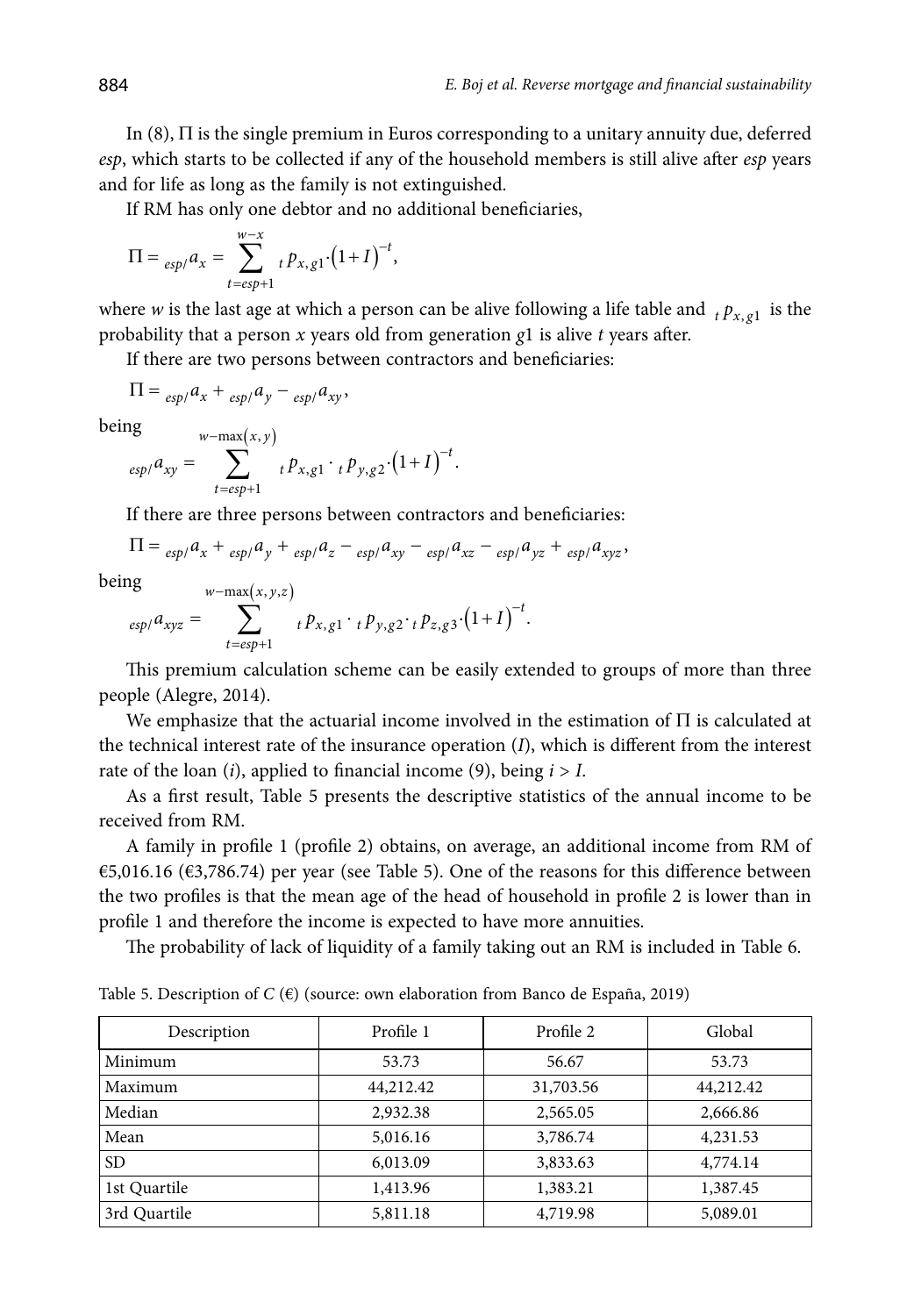| $\sim$ 1<br>$^{\circ}$ rofile $\cdot$ | Profile | -lobar |
|---------------------------------------|---------|--------|
| 2.77%                                 | 3.59%   | 3.10%  |

<span id="page-13-0"></span>Table 6. Lack of liquidity for a family. Probability (%) with RM (source: own elaboration)

Contracting of an RM reduces the probability of illiquidity in all cases (see [Table](#page-13-0) 6). As in subsection 4.1 ([Table 3](#page-11-0)), the differences between the two profiles are insignificant.

Lastly, [Table](#page-13-1) 7 describes statistics of *YL* and *VLN* with RM resulting from the simulation process for both profiles and for all families.

|                | YL (Years) |           | $VLN$ ( $\epsilon$ ) |           |            |            |
|----------------|------------|-----------|----------------------|-----------|------------|------------|
|                | Profile 1  | Profile 2 | Global               | Profile 1 | Profile 2  | Global     |
| Mean           | 15.99      | 22.81     | 18.69                | 2,476.85  | 5,651.11   | 3,734.91   |
| SD.            | 10.16      | 9.58      | 10.48                | 23,817.22 | 43,820.41  | 33,255.01  |
| 5% percentile  | 2          | 7         | $\mathfrak{D}$       | $\Omega$  | $\Omega$   | $\theta$   |
| 50% percentile | 15         | 23        | 18                   | $\Omega$  | $\Omega$   | $\Omega$   |
| 95% percentile | 33         | 37        | 35                   | $\Omega$  | $\Omega$   | $\Omega$   |
| 99% percentile | 39         | 42        | 41                   | 79,570.92 | 214,538.38 | 130,043.85 |

<span id="page-13-1"></span>Table 7. Statistics of *YL* and *VLN* with RM (source: own elaboration)

Families in profile 2 that contract an RM live without liquidity problems, on average, 6.91 years longer than those in profile 1 despite the fact that when liquidity problems occur, they are usually of a greater overall amount (see [Table 7](#page-13-1)). Additionally, the first positive *VLN* with RM occupies the 97.22%, 96.40%, 96.90% percentiles in profile 1, profile 2 and overall, respectively.

Comparing the data in [Table](#page-11-1) 4 with [Table](#page-13-1) 7, it is observed that taking out an RM increases the average number of years that a family lives without liquidity problems and, if these occur, the value of overall liquidity needs is reduced.

### **3.3. Impact indicators of reverse mortgage**

Impact indicators defined in Section 2 are shown in [Table](#page-13-2) 8.

| Indicator         | Profile 1 | Profile 2 | Global |
|-------------------|-----------|-----------|--------|
| Income            | 14.51%    | 6.41%     | 9.65%  |
| Probabilistic     | 49.26%    | 37.99%    | 44.54% |
| Temporal (TIE)    | 1.26%     | 1.42%     | 1.35%  |
| Temporal (TIEQ95) | $0\%$     | 0%        | 0%     |
| Temporal (TIEQ99) | 2.56%     | 0%        | 0%     |
| Financial (FI)    | 51.41%    | 34.96%    | 42.47% |
| Financial (FIQ95) | 100%      | 100%      | 100%   |
| Financial (FIQ99) | 49.42%    | 23.19%    | 36.88% |

<span id="page-13-2"></span>Table 8. Impact indicators (source: own elaboration)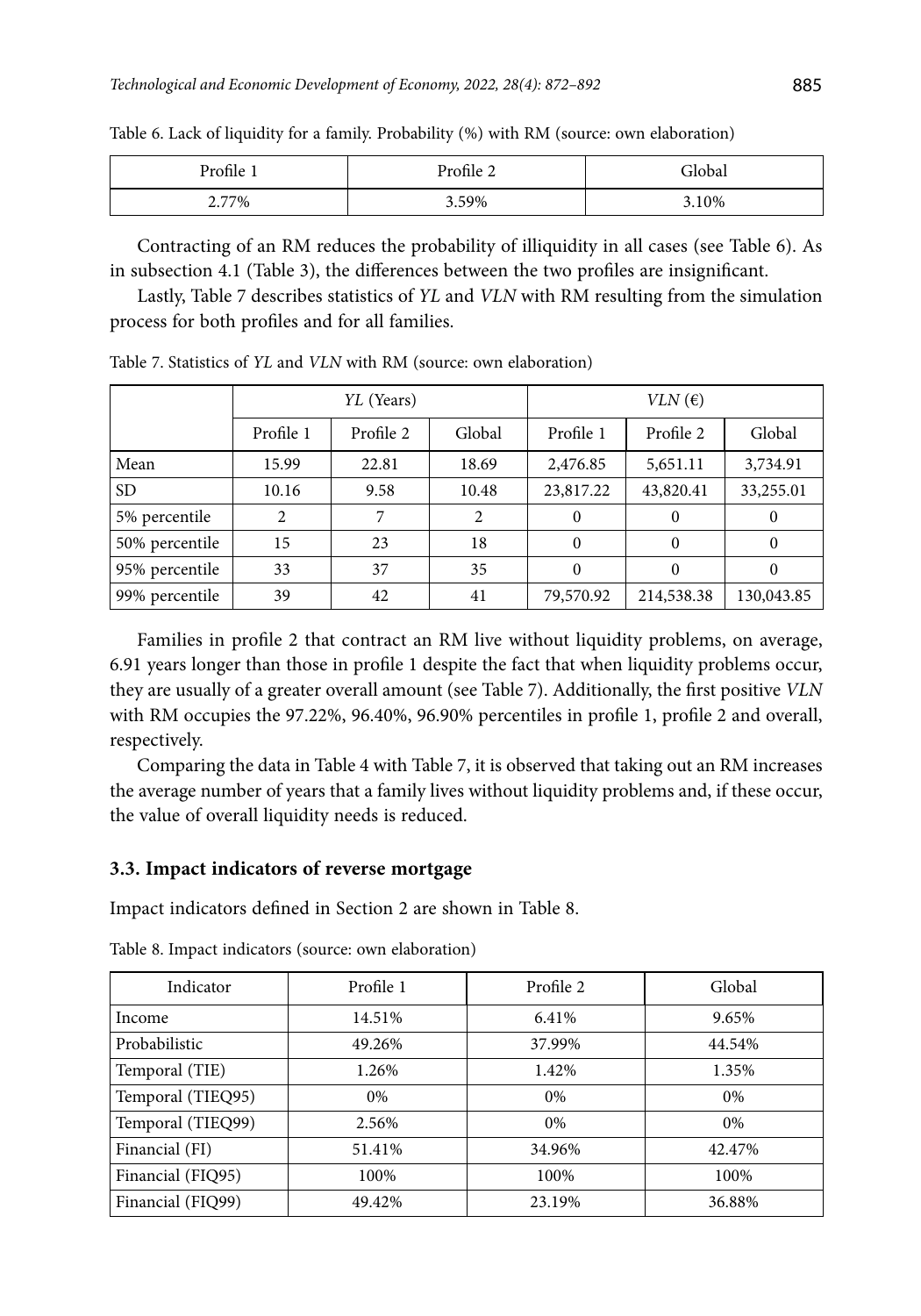Contracting an RM has positive effects on the financial situation of families throughout their existence (see [Table 8](#page-13-2)). The greatest effects are observed in increase in initial income, decrease in probability of lack of liquidity and decrease in present value of overall liquidity needs (which reaches 51.41% in profile 1 families). However, the impact of contracting RMs in years without liquidity shortages is lower. In general, these positive effects are greater for profile 1 families.

### **4. Discussion**

In this paper, the maximum scenario has been considered, i.e., that all the families that can contract an RM do so because they belong to profiles 1 and 2. In this way, we believe that this is a widespread and massively used product. A future line of work will consist of restricting the study to a subgroup within profiles 1 and 2 that are considered to be those who may indeed be more interested in contracting an RM because they need it; for example, those families whose initial wealth is less than twice (or another percentage) the appraised value of the property (Martinez-Lacoba et al. (2020) use the hypothesis that only a reduced percentage of families contracts RMs).

As we mentioned in the introduction, one of the main risks that the provider faces with RM is longevity risk. The use of accurate mortality tables adapted to a specific population and with good projections about future mortality can reduce this risk and then encourage potential providers to offer RMs. In this work, we have used generational mortality tables currently used in Spain that incorporate the dependency risk to create generational mortality-dependency tables. Regarding mortality tables, other options are possible. For instance, Debón et al. (2013) use the Lee-Carter model to construct dynamic tables for Spanish mortality and apply them to a specific type of RM. Considering also that Atance et al. (2020) conclude that the best model in terms of prediction ability for each sex and European country is, in general, the Lee–Carter model, we may think that this is a good option. But the question of how to incorporate the dependency risk in these dynamic tables remains, which is not an easy task and would require more statistical studies.

Another important source of risk is the loss of value of the property. It is a common practice to calibrate the loan-to-value parameter in a manner that reduces the effects of this loss. Although in developed markets the loan-to-value parameter usually depends on the initial age, we have considered a common value for it since using different ones for this parameter would complicate the analysis and would not provide significant additional results.

RMs and life annuities are products of a very different nature, although both can be used to increase the income of the elderly. A line of future research will consist in replicating precisely this work using life annuities and comparing the effects that contracting each of these products has on the finances of families in each territory.

#### **Conclusions**

Based on a theoretical model that includes, on the one hand, the randomness in mortality and dependency of the members of a family and, on the other hand, the temporal evolution of family income and expenses, this paper quantifies the effects that contracting an RM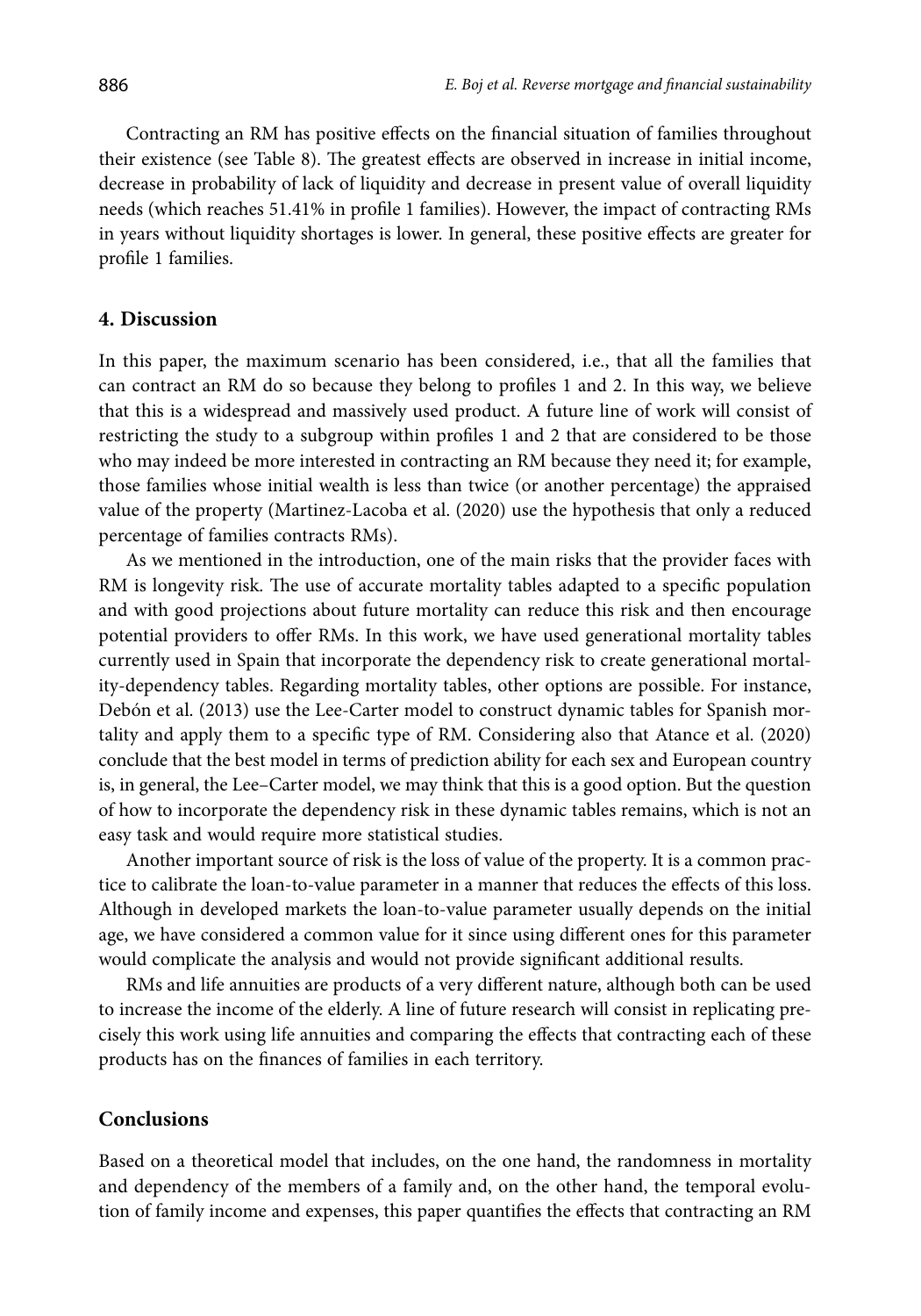has on the finances of Spanish families based on data extracted from EFF 2017. The results depend on the selected country, because for each country, the model must be adapted according to the legal framework for retirement and long-term care benefits, to the actuarial mortality and long-term care tables and to the economic magnitudes of the family finances of each country.

Although the results of the paper do not provide new elements of actuarial technique for RM pricing, they can be useful for detecting market niches and as a promotional marketing tool.

This study shows that a family in Spain that meets the conditions for contracting an RM sees, on average, a 9.65% increase in its initial income (4,231.53€), a 44.54% decrease in its probability of having liquidity problems in the future (5.59% without RM and 3.10% with RM), and a 42.47% decrease in the value of lack of liquidity (6,521.37 without RM and 3,734.91 with RM).

Regarding the differentiated effects on the two profiles, a household of profile 1, by contracting an RM, obtains, on average, a 14.51% increase in its initial income (5.016,16€), a 49.26% decrease in its probability of having liquidity problems in the future (5.46% without RM and 2.77% with RM), and a 51.41% decrease in the value of lack of liquidity (5,097.97 without RM and 2,476.85 with RM). However, in profile 2, the study shows that contracting an RM, the family sees, on average, a 6.41% increase in its initial income  $(3,786.74e)$ , a 37.99% decrease in its probability of having liquidity problems in the future (5.79% without RM and 3.59% with RM), and a 34.96% decrease in the value of lack of liquidity (8,689.39 without RM and 5,651.11 with RM). Then, we conclude that family composition (mainly the number of members with income in the family and their life expectancy) influences the magnitude of the positive effects of taking out an RM, so that families with only one person over 65 years of age are those that benefit most from this product. The main reason for this improvement in the positive effects of RM on Profile 1 families is that contracting RM provides a second additional source of income to the family (making the income situation of these families similar to that of Profile 2 families, who have 2 or more sources of income to start with) that can contribute to defraying the costs of becoming dependent, in the event that such a situation arises.

### **Author contributions**

Conceptualization, M.M.C.; methodology, E.B., M.M.C. and X.V.; software, E.B.; validation, M.M.C. and X.V.; formal analysis, E.B., M.M.C. and X.V.; investigation, E.B., M.M.C. and X.V.; resources, X.V.; data curation, E.B. and X.V.; writing–original draft preparation, E.B., M.M.C. and X.V.; writing–review and editing, E.B., M.M.C. and X.V.

### **Disclosure statement**

All authors have read and agreed to the published version of the manuscript. Authors don't have any competing financial, professional, or personal interests from other parties.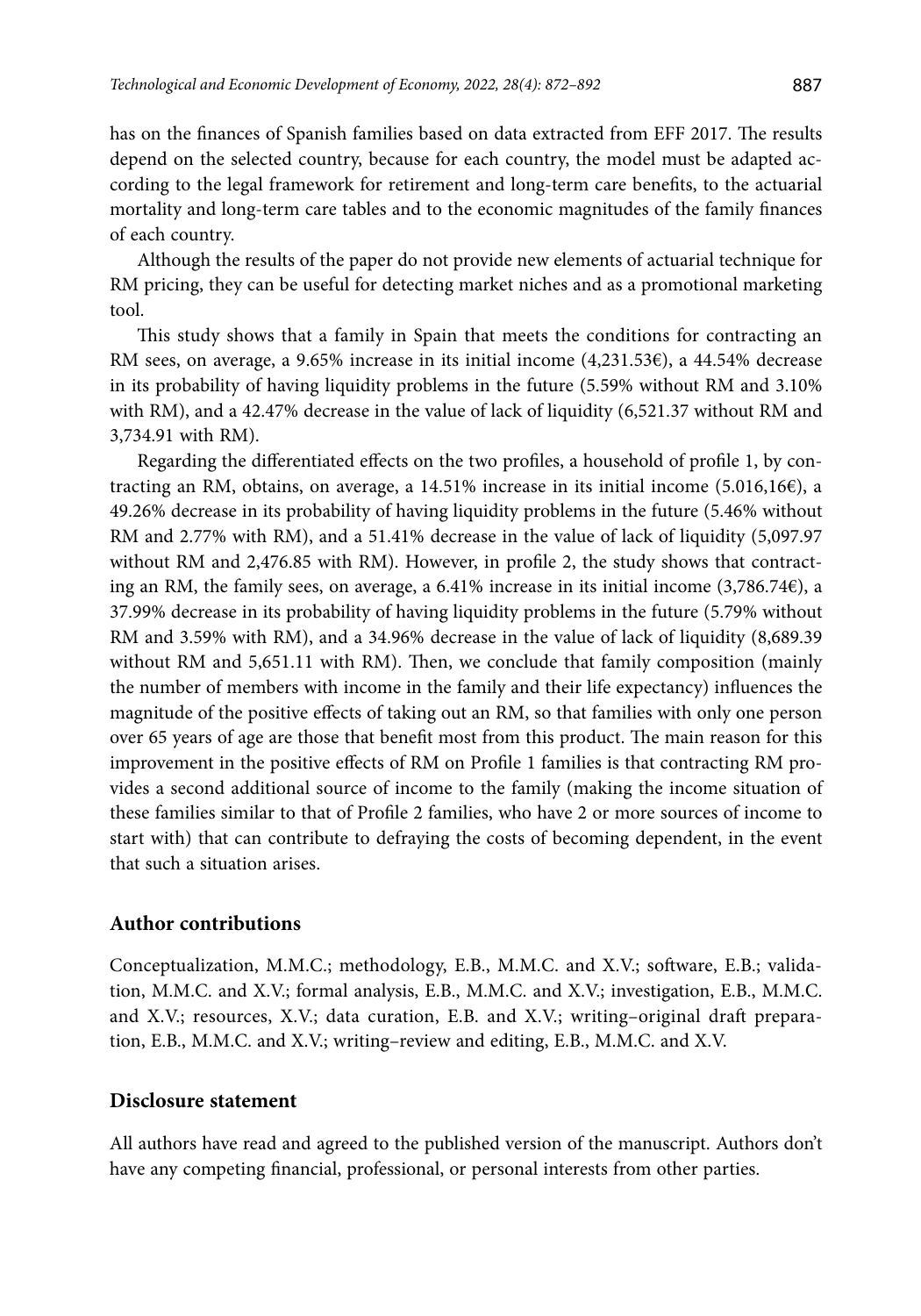### **References**

- Alegre, A. (2014). *Valoración de operaciones actuariales relacionadas con la supervivencia de grupos formados por varias personas*. Edicions de la Universitat de Barcelona.
- Al-Umaray, K., Burke, R., Byrne, S., Clerc-Renaud, S., Dol, K., Dötsch, J., Eckardt, M., Elsinga, M., Feigl, M., Ferri, G., French, D., Haffner, M., Hennecke, P., Hoekstra, J., Jaiyawala, Y., Lipari, F., Maher, J., McKillop, D., Pérez Carrillo, E. F., Murro, P., Neuberger, D., Okruch, S., Palmisano, F., Piazolo, F., Reifner, U., Sharma, T., & Ulbricht, D. (2017). *Integrating residential property with private pensions in the EU: A report for the European Commission*. European Commission. [https://www.](https://www.equity-release.eu/final-project-report/) [equity-release.eu/final-project-report/](https://www.equity-release.eu/final-project-report/)
- Atance, D., Debón, A., & Navarro, E. (2020). A comparison of forecasting mortality models using resampling methods. *Mathematics*, *8*, 1550–1550. <https://doi.org/10.3390/math8091550>
- Banco de España. (2017). *Guía de acceso a la hipoteca inversa*. Banco de España.
- Banco de España. (2019). Survey of household finances (EFF) 2017: Methods, results and changes Since 2014. *Economic Bulletin*, *4*, 1–42.
- Banco de España. (2020). *The Spanish survey of household finances* (*EFF*) *2017 User Guide*. Microeconomic Studies Division.
- Barceló, C., Crespo, L., García-Uribe, S., Gento, C., Gómez, M., & de Quinto, A. (2020). *The Spanish survey of household finances* (*EFF*)*: Description and methods of the 2017 wave*. Banco de España.
- Barrieu, P., Bensusan, H., El Karoui, N., Hillairet, C., Loisel, S., Ravanelli, C., & Salhy, Y. (2012). Understanding, modelling and managing longevity risk: Key issues and main challenges. *Scandinavian Actuarial Journal*, *2012*(3), 203–231. <https://doi.org/10.1080/03461238.2010.511034>
- Boj del Val, E., Claramunt Bielsa, M. M., & Varea Soler, X. (2020). Role of private long-term care insurance in financial sustainability for an aging society. *Sustainability*, *12*(21), 8894. <https://doi.org/10.3390/su12218894>
- Cameron, A. C., & Trivedi, P. K. (2005). *Microeconometrics: Methods and applications*. Cambridge University Press.<https://doi.org/10.1017/CBO9780511811241>
- Chatterjee, S. (2016). Reverse mortgage participation in the United States: Evidence from a national study. *International Journal of Financial Studies*, *4*(1), 5. <https://doi.org/10.3390/ijfs4010005>
- Costa-Font, J., & González, A. G. (2007). Long-term care reform in Spain. *Eurohealth*, *13*(1), 20–22.
- Davidoff, T., Gerhard, P., & Post, T. (2017). Reverse mortgages: What homeowners (don't) know and how it matters. *Journal of Economic Behavior* & *Organization*, *133*, 151–171. <https://doi.org/10.1016/j.jebo.2016.11.007>
- Deaton, A. (1997). *The analysis of household surveys.* The World Bank. The John Hopkins University Press. <https://doi.org/10.1596/0-8018-5254-4>
- Debón, A., Montes, F., & Sala, R. (2013). Pricing reverse mortgages in Spain. *European Actuarial Journal*, *3*, 23–43. <https://doi.org/10.1007/s13385-013-0071-y>
- Devesa-Carpio, J. E., Devesa-Carpio, M., Domínguez-Fabián, I., Encinas-Goenechea, B., Meneu-Gaya, R., & Nagore-García, A. (2012). Análisis financiero-fiscal de la hipoteca inversa en España*. Innovar, 22*(45), 111–126.
- Dowd, K., Buckner, D., Blake, D., & Fry, J. (2019). The valuation of no-negative equity guarantees and equity release mortgages. *Economics Letters*, *184*, 108669. <https://doi.org/10.1016/j.econlet.2019.108669>
- Equity Release Council. (2018). *Equity Release Market Report. Autumn 2018.* London. [https://www.](https://www.equityreleasecouncil.com/wp-content/uploads/2019/06/equity-release-market-report-autumn-2018-final-1.pdf) [equityreleasecouncil.com/wp-content/uploads/2019/06/equity-release-market-report-autumn-](https://www.equityreleasecouncil.com/wp-content/uploads/2019/06/equity-release-market-report-autumn-2018-final-1.pdf)[2018-final-1.pdf](https://www.equityreleasecouncil.com/wp-content/uploads/2019/06/equity-release-market-report-autumn-2018-final-1.pdf)
- European Commission. (2018). *The 2018 ageing report: Economic and budgetary projections for the EU member states* (*2016–2070*). Publications Office of the European Union. Retrieved October 1, 2019, from [https://ec.europa.eu/info/sites/info/files/economy-finance/ip079\\_en.pdf](https://ec.europa.eu/info/sites/info/files/economy-finance/ip079_en.pdf )
- Eurostat. (2018). *Bye bye parents: when do young Europeans flee the nest?* Retrieved October 1, 2019, from<https://ec.europa.eu/eurostat/web/products-eurostat-news/-/edn-20180515-1>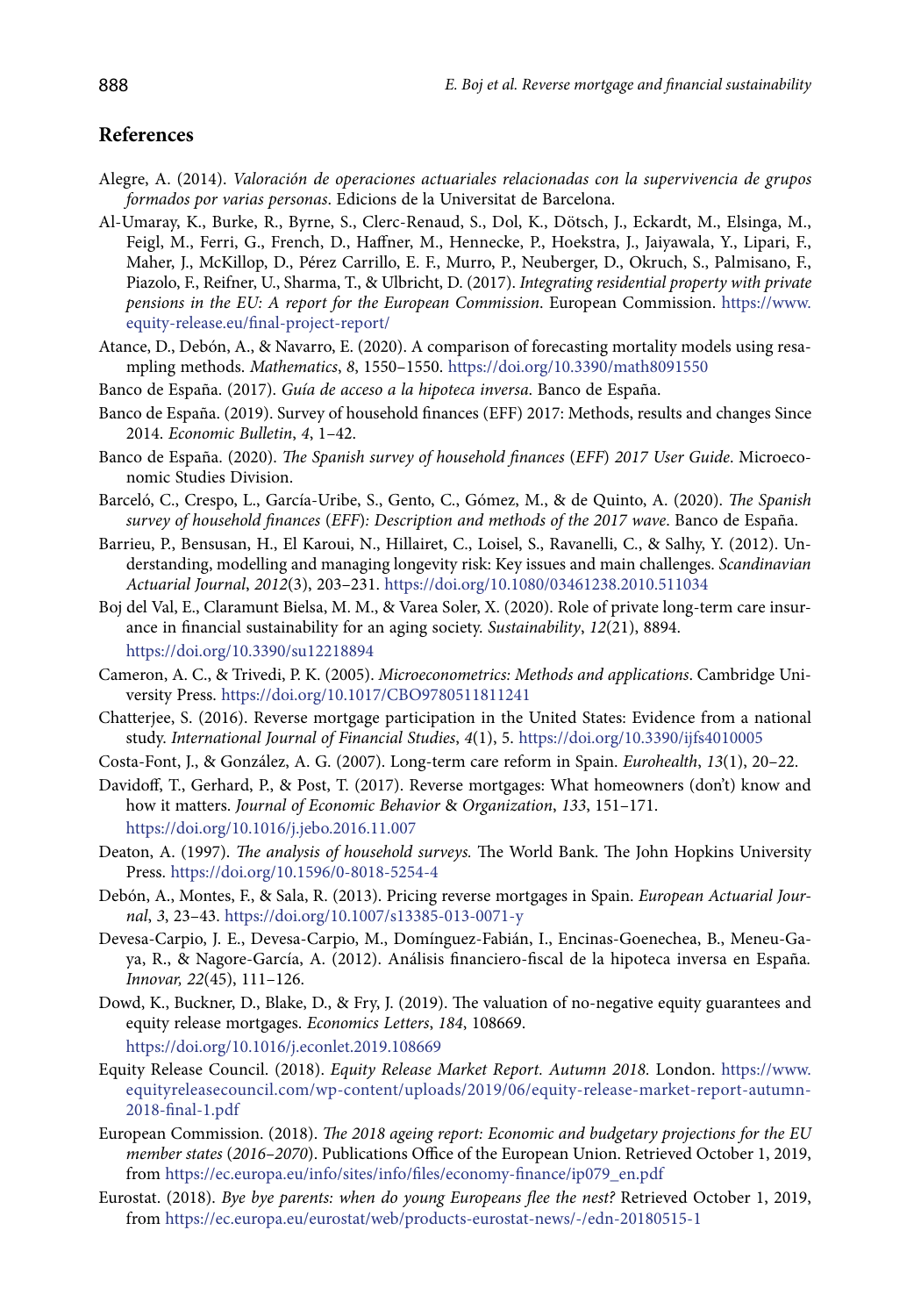- Fornero, E., Rossi, M., & Urzí Brancati, M. C. (2016). Explaining why, right or wrong, (Italian) households do not like reverse mortgages. *Journal of Pension Economics* & *Finance*, *15*(2), 180–202. <https://doi.org/10.1017/S1474747215000013>
- Fuente Merencio, I. de la, Navarro, E., & Serna, G. (2018). Estimating the no-negative-equity guarantee in reverse mortgages international sensitivity analysis. In M. Mili, R. Samaniego Medina, & F. di Pietro (Eds.), *New methods in fixed income modeling* (pp. 223–239). Springer, Cham. [https://doi.org/10.1007/978-3-319-95285-7\\_13](https://doi.org/10.1007/978-3-319-95285-7_13)
- García, S. (2015). *La hipoteca inversa*. Universidad Jaime I de Castellón.
- Gerber, H. U. (1997). *Life insurance mathematics* (3rd ed.). Springer.
- Haberman, S., & Pitacco, E. (1999). *Actuarial models for disability insurance*. Chapman & Hall / CRC **Dross**
- Huan, C., & Mahoney, J. (2002). Equity release mortgages. *Housing Finance International*, *16*, 29–35.
- Instituto de Mayores y Servicios Sociales. (2019). *Información estadística del sistema para la autonomía y atención a la dependencia*. Situación a 31 de agosto de 2019. Retrieved September 17, 2019, from <https://www.imserso.es/InterPresent2/groups/imserso/documents/binario/estsisaad20190831.pdf>
- Instituto Nacional de Estadística. (2020). *Encuesta de condiciones de vida*. Base 2013. [https://www.ine.](https://www.ine.es/dynt3/inebase/es/index.htm?padre=1927&capsel=1925) [es/dynt3/inebase/es/index.htm?padre=1927&capsel=1925](https://www.ine.es/dynt3/inebase/es/index.htm?padre=1927&capsel=1925)
- Kuhn, M., Prskawetz, A., & Sunde, U. (2014). Health, education, and retirement over the prolonged life cycle: A selective survey of recent research. *Vienna Yearbook of Population Research*, *12*, 1–22. <https://doi.org/10.1553/populationyearbook2014s1>
- Kuhn, M., Wrzaczek, S., Fürnkranz-Prskawetz, A., & Feichtinger, G. (2015). Optimal choice of health and retirement in a life-cycle model. *Journal of Economic Theory*, *158*(A), 186–212. https://doi.org/10.1016/j.jet.2015.04.006
- Li, J. S.-H., Hardy, M. R., & Tan, K. S. (2010). On pricing and hedging the no-negative-equity guarantee in equity release mechanisms. *Journal of Risk and Insurance*, *77*(2), 499–522. <https://doi.org/10.1111/j.1539-6975.2009.01344.x>
- Martinez-Lacoba, R., Pardo-Garcia, I., & Escribano-Sotos, F. (2020). The reverse mortgage: A tool for funding long-term care and increasing public housing supply in Spain. *Journal of Housing and the Built Environment*. <https://doi.org/10.1007/s10901-020-09794-w>
- Megyeri, E. (2018). Old-age poverty and residential property in the EU: An analysis with the EU-SILC 2014 data. In M. Eckardt, J. Dötsch, & S. Okruch (Eds.), *Old-age provision and homeownership – fiscal incentives and other public policy options* (pp. 27–48). Springer, Cham. [https://doi.org/10.1007/978-3-319-75211-2\\_2](https://doi.org/10.1007/978-3-319-75211-2_2)
- Ministerio de Asuntos Económicos y Transformación Digital. (2020). *Resolución de 17 de diciembre de 2020*, *de la Dirección General de Seguros y Fondos de Pensiones*, *relativa a las tablas de mortalidad y supervivencia a utilizar por las entidades aseguradoras y reaseguradoras*, *y por la que se aprueba la guía técnica relativa a los criterios de supervisión en relación con las tablas biométricas*, *y sobre determinadas recomendaciones para fomentar la elaboración de estadísticas biométricas sectoriales*. (Spain). BOE En Línea Núm 338 28 Diciembre 2020 Pág 121566-121602 2020. [https://www.boe.](https://www.boe.es/eli/es/res/2020/12/17/(4)) [es/eli/es/res/2020/12/17/\(4\)](https://www.boe.es/eli/es/res/2020/12/17/(4))
- Ministerio de la Presidencia, Relaciones con las Cortes y Memoria Democrática. (2011). *Ley 27*/*2011*, *de 1 de agosto*, *sobre actualización*, *adecuación y modernización del sistema de Seguridad Social* (Spain). BOE En Línea Núm 184 282011 Pág 87495–87544. Retrieved September 20, 2019, from <https://www.boe.es/eli/es/l/2011/08/01/27/con>
- Ministerio de la Presidencia, Relaciones con las Cortes y Memoria Democrática. (2006). *Ley 39*/*2006*, *de 14 de diciembre*, *de Promoción de la Autonomía Personal y Atención a las personas en situación de dependencia* (Spain). BOE En Línea Núm 299 15122006 Pág 44142–44156. https://www.boe.es/ eli/es/l/2006/12/14/39/dof/spa/pdf. Texto Consolidado Retrieved September 20, 2019, from [https://](https://www.boe.es/buscar/pdf/2006/BOE-A-2006-21990-consolidado.pdf ) [www.boe.es/buscar/pdf/2006/BOE-A-2006-21990-consolidado.pdf](https://www.boe.es/buscar/pdf/2006/BOE-A-2006-21990-consolidado.pdf )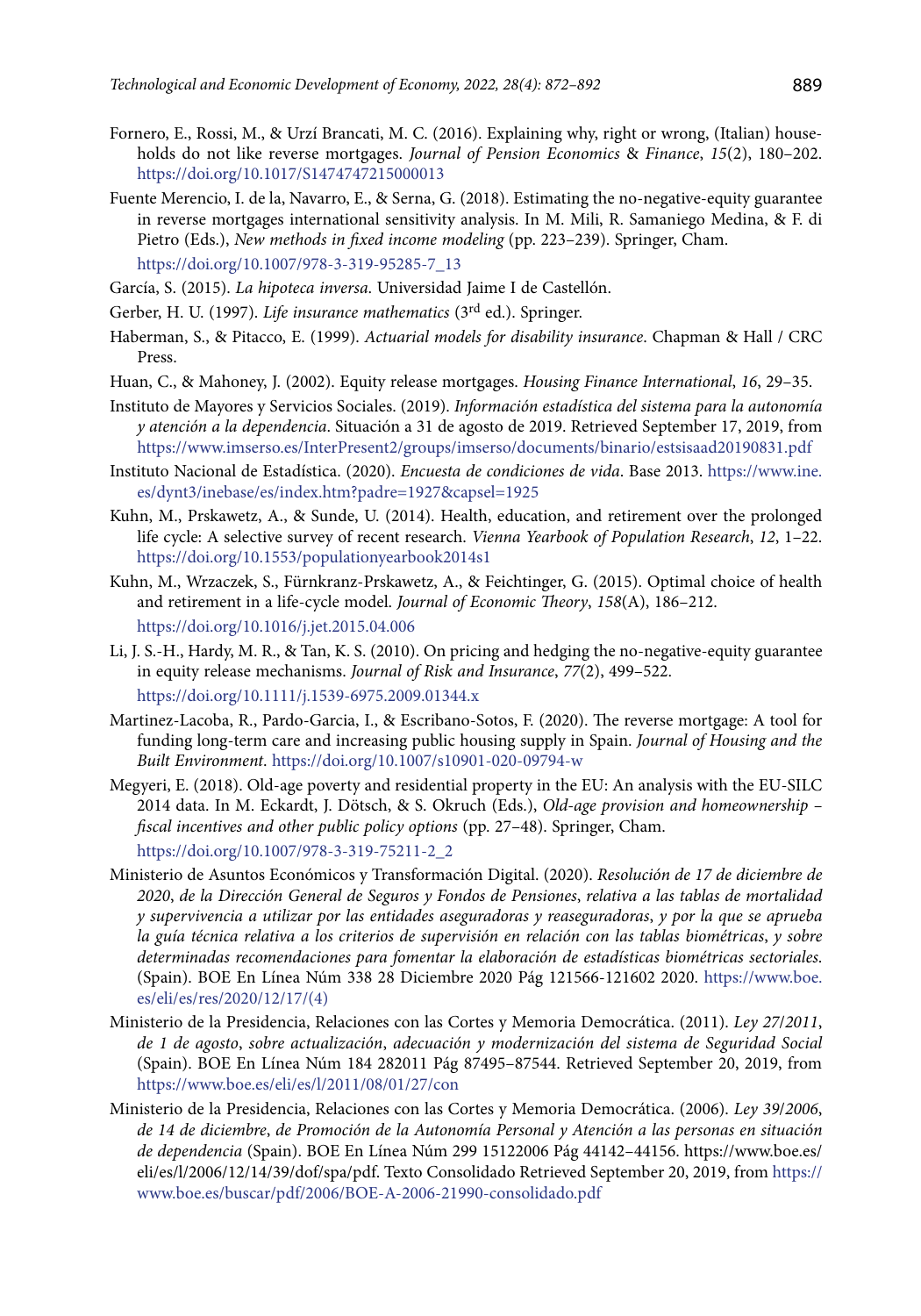- Ministerio de la Presidencia, Relaciones con las Cortes y Memoria Democrática. (2007). *Ley 41*/*2007*, *de 7 de diciembre*, *por la que se modifica la Ley 2*/*1981*, *de 25 de marzo*, *de Regulación del Mercado Hipotecario y otras normas del sistema hipotecario y financiero*, *de regulación de las hipotecas inversas y el seguro de dependencia y por la que se establece determinada norma tributaria* (Spain). BOE En Línea Núm 294 8-12-2007 Pág 50593–50614 2007. Retrieved November 30, 2018, from [https://](https://www.boe.es/boe/dias/2007/12/08/pdfs/A50593-50614.pdf ) [www.boe.es/boe/dias/2007/12/08/pdfs/A50593-50614.pdf](https://www.boe.es/boe/dias/2007/12/08/pdfs/A50593-50614.pdf )
- Ministerio de Trabajo, Migraciones y Seguridad Social. (2018a). *Real Decreto 900*/*2018*, *de 20 de julio*, *de desarrollo de la disposición adicional trigésima de la Ley 27*/*2011*, *de 1 de agosto*, *sobre actualización*, *adecuación y modernización del sistema de Seguridad Social*, *en materia de pensión de viudedad*. (Spain). BOE En Línea Núm 178 24072018 Pág 73948–73952. [https://www.boe.es/eli/](https://www.boe.es/eli/es/rd/2018/07/20/900/dof/spa/pdf) [es/rd/2018/07/20/900/dof/spa/pdf](https://www.boe.es/eli/es/rd/2018/07/20/900/dof/spa/pdf). Texto Consolidado [https://www.boe.es/buscar/pdf/2018/BOE-](https://www.boe.es/buscar/pdf/2018/BOE-A-2018-10397-consolidado.pdf)[A-2018-10397-consolidado.pdf](https://www.boe.es/buscar/pdf/2018/BOE-A-2018-10397-consolidado.pdf)
- Ministerio de Trabajo, Migraciones y Seguridad Social. (2018b). *Real Decreto-ley 28*/*2018*, *de 28 de diciembre*, *para la revalorización de las pensiones públicas y otras medidas urgentes en materia social*, *laboral y de empleo*. (Spain). BOE En Línea Núm 314 29122018 Pág 129875–129939. [https://boe.](https://boe.es/boe/dias/2018/12/29/pdfs/BOE-A-2018-17992.pdf.) [es/boe/dias/2018/12/29/pdfs/BOE-A-2018-17992.pdf.](https://boe.es/boe/dias/2018/12/29/pdfs/BOE-A-2018-17992.pdf.) Texto Consolidado [https://boe.es/buscar/](https://boe.es/buscar/pdf/2018/BOE-A-2018-17992-consolidado.pdf ) [pdf/2018/BOE-A-2018-17992-consolidado.pdf](https://boe.es/buscar/pdf/2018/BOE-A-2018-17992-consolidado.pdf )
- Ministerio de Transportes, Movilidad y Agenda Urbana. (2020). *Valor tasado vivienda libre. Valor tasado vivienda 2020*. Retrieved April 12, 2021, from [https://apps.fomento.gob.es/BoletinOnline2/](https://apps.fomento.gob.es/BoletinOnline2/?nivel=2&orden=35000000) [?nivel=2&orden=35000000](https://apps.fomento.gob.es/BoletinOnline2/?nivel=2&orden=35000000)
- Mitchell, O., & Piggott, J. (2004). Unlocking housing equity in Japan. *Journal of the Japanese and International Economies*, *18*(4), 466–505. <https://doi.org/10.1016/j.jjie.2004.03.003>
- Ong, R. (2008). Unlocking housing equity through reverse mortgages: The case of elderly homeowners in Australia. *European Journal of Housing Policy*, *8*(1), 61–79. <https://doi.org/10.1080/14616710701817166>
- Pitacco, E. (1999). Multistate models for long-term care insurance and related indexing problems. *Applied Stochastic Models in Business and Industry*, *15*(4), 429–441. [https://doi.org/10.1002/\(SICI\)1526-4025\(199910/12\)15:4<429::AID-ASMB406>3.0.CO;2-J](https://doi.org/10.1002/(SICI)1526-4025(199910/12)15:4%3C429::AID-ASMB406%3E3.0.CO;2-J)
- Pitacco, E., & Olivieri, A. (1997). *Introduzzione alla teoría attuariale delle assicurazioni di persone*. Pitagora Editrice.
- Prada, M. D. de, & Borge, L. M. (2013). *Una aproximación al coste de la dependencia en España y su financiación*. Fundación CASER para la dependencia. Retrieved April 12, 2021, from [https://www.](https://www.fundacioncaser.org/sites/default/files/costedependenciadef_0.pdf) [fundacioncaser.org/sites/default/files/costedependenciadef\\_0.pdf](https://www.fundacioncaser.org/sites/default/files/costedependenciadef_0.pdf)
- Sharma, T., French, D., & McKillop, D. (2020). Risk and equity release mortgages in the UK. *The Journal of Real Estate Finance and Economics*. <https://doi.org/10.1007/s11146-020-09793-2>
- Simón, H. (2016). La realidad de la hipoteca inversa en España y en el derecho comparado y su rol en el sostenimiento del Estado del Bienestar. *Housing*, *Revista de la Cátedra UNESCO de Vivienda de la Universidad Rovira i Virgili*, *6*, 26–31.
- Simón, H. (2018). *La optimización de la hipoteca inversa desde la perspectiva europea y norteamericana*. Tirant lo Blanch.
- Wang, L., Valdez, E. A., & Piggott, J. (2008). Securitization of longevity risk in reverse mortgages. *North American Actuarial Journal*, *12*(4), 345–371. <https://doi.org/10.1080/10920277.2008.10597529>
- Whait, R. B., Lowies, B., Rossini, P., McGreal, S., & Dimovski, B. (2019). The reverse mortgage conundrum: Perspectives of older households in Australia. *Habitat International*, *94*, 102073. <https://doi.org/10.1016/j.habitatint.2019.102073>
- Yang, S. S. (2011). Securitization and tranching longevity and house price risk for reverse mortgage products. *The Geneva Papers on Risk and Insurance – Issues and Practice*, *36*, 648–674. <https://doi.org/10.1057/gpp.2011.26>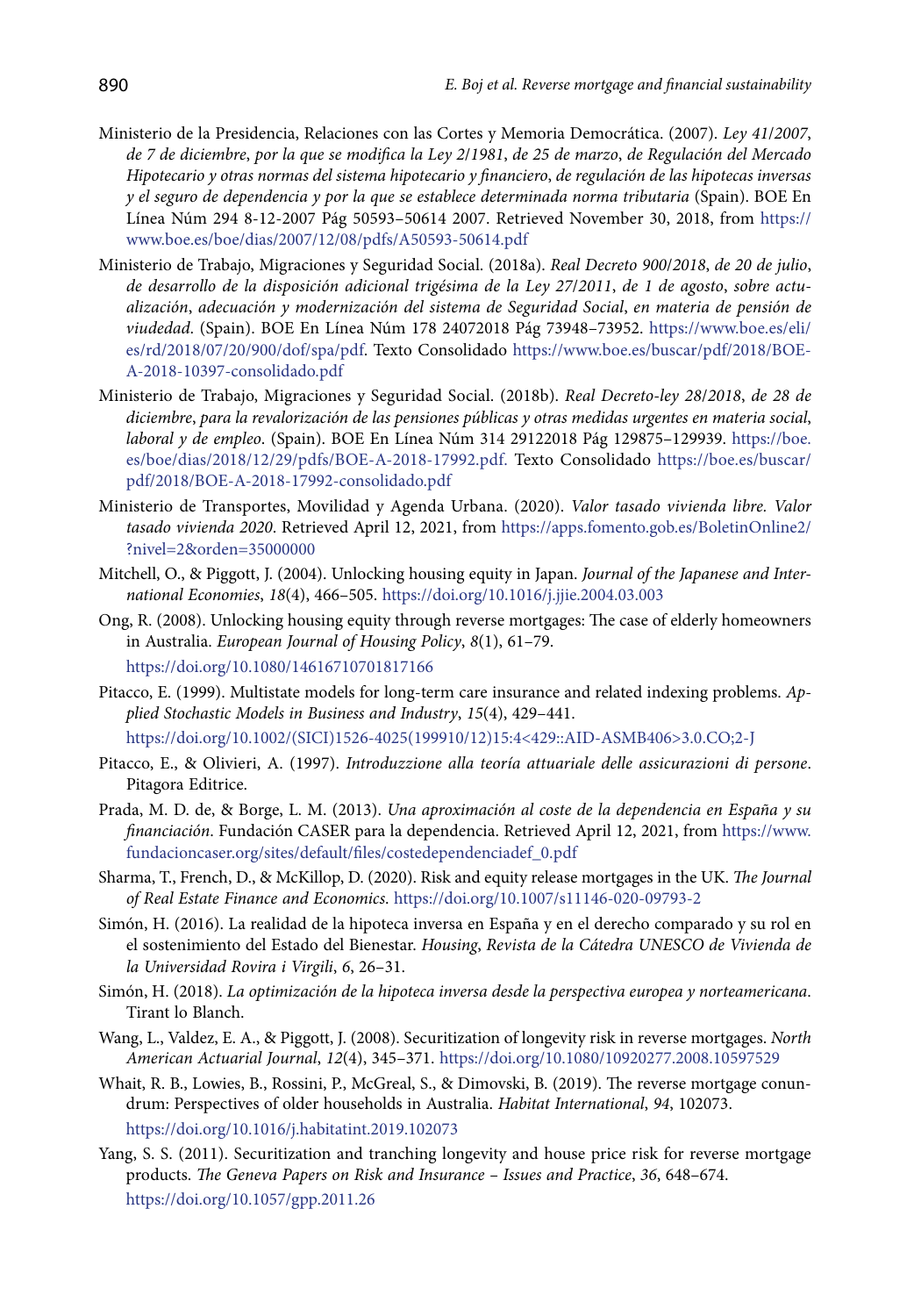# **APPENDIX 1**

The characteristics of each family are obtained from the following variables included in the EFF:

*# np2\_1:* Main housing tenure regime. It takes a value of 1 for ownership and of 0 for other tenure regimes.

*# p2\_1b:* Possession of the entire main dwelling or a part of it (Totality, A part).

*# p2\_5:* Current appraised value of the property in Euros.

*# p2\_12\_1*,*...*, *p2\_12\_4:* Outstanding amount to be amortized (maximum of four loans).

*# np\_1:* Number of household members.

*# p1\_3\_1*,*...*, *p1\_3\_9:* Relationship with the reference person of the household (Reference person (RP), Partner, Child, Father RP, Mother RP, Mother RP, Father Partner, Mother Partner, Grandfather/Grandmother, Grandson/Granddaughter, Brother/Sister, Other Relative, Other Member not Related with RP or Partner).

*# p1\_1\_1\_1*,*...*, *p1\_1\_9:* Sex of family members (Male, Female).

*# p1\_2d\_1*,*...*, *p1\_2d\_9:* Age of family members (years).

*# p1\_4\_1:* Marital status of head of household (Single, Married, Domestic Partner, Separated, Divorced, Widowed).

*# neducdom:* Level of education of head of household. It takes a value of 1-3 (Lower than High School, High School, University Studies).

*# expenses:* Constructed as the sum of three variables: *alim* (annual expenditure on food), *nodur* (annual expenditure on other non-durable goods), and *gimpvehic* (annual expenses for vehicle acquisition value).

*# riquezanet:* Net wealth calculated after a whole process of defining intermediate variables regarding real assets, financial assets and debts.

*# renthog16\_eur17:* Sum of labor and non-labor incomes of all household members in 2016.

*# p6\_14\_1\_1\_1*, *p6\_14\_1\_2*, *p6\_14\_1\_3*,*...*, *p6\_14\_9\_1*, *p6\_14\_9\_2*, *p6\_14\_9\_3:* Regular gross monthly income of household members from employment (maximum 3) in Euros.

*# p6\_47\_1\_1\_1*, *p6\_47\_1\_2*, *p6\_47\_1\_3*, *p6\_47\_1\_4*,*...*, *p6\_47\_9\_1*, *p6\_47\_9\_2*, *p6\_47\_9\_3*, *p6\_47\_9\_4:* Type of pension (maximum 4) (Retirement Pension or Benefits [includes Early Retirement Pension, Early Retirement], Sickness or Disability Benefits, Pension Plans, Widow's or Widower's Pension or Benefits, Orphan's Pension or Benefits).

*# p6\_49\_1\_1\_1*, *p6\_49\_1\_2*, *p6\_49\_1\_3*, *p6\_49\_1\_4*,*...*, *p6\_49\_9\_1*, *p6\_49\_9\_2*, *p6\_49\_9\_3*, *p6\_49\_9\_4:* Gross amount of pensions in Euros.